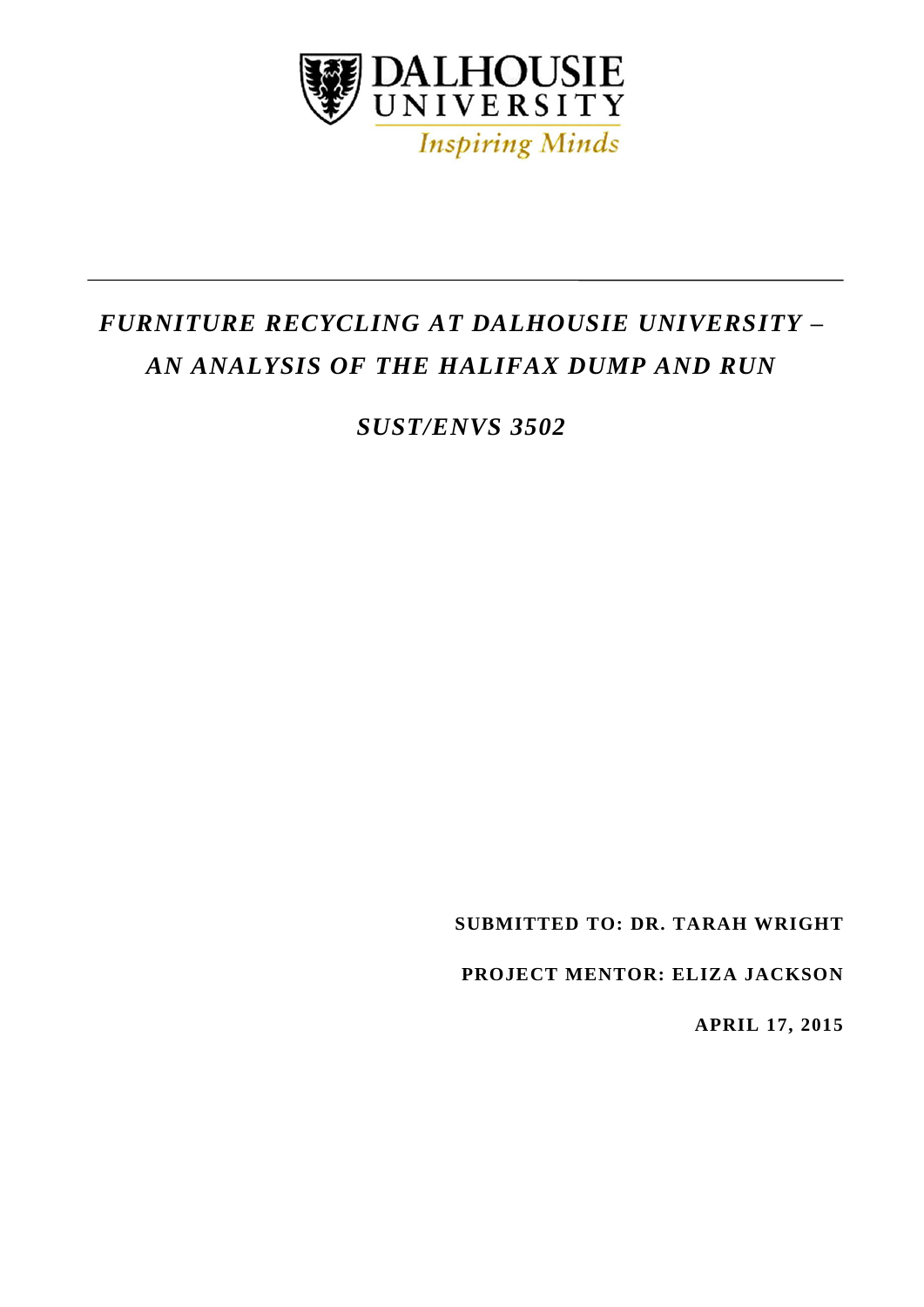## **AUTHORS DETAILS**

Adrian Howie – B.S. Environmental Science

- Rob Ironside B.Eng. Environmental Engineering
- Hadrian Laing B.A. Philosophy, Sustainability & Economics
- Ashley Salvador B.A. Sustainability, Sociology & Political Science

Han Xing – B.S. Environmental Science & Environment, Sustainability and Society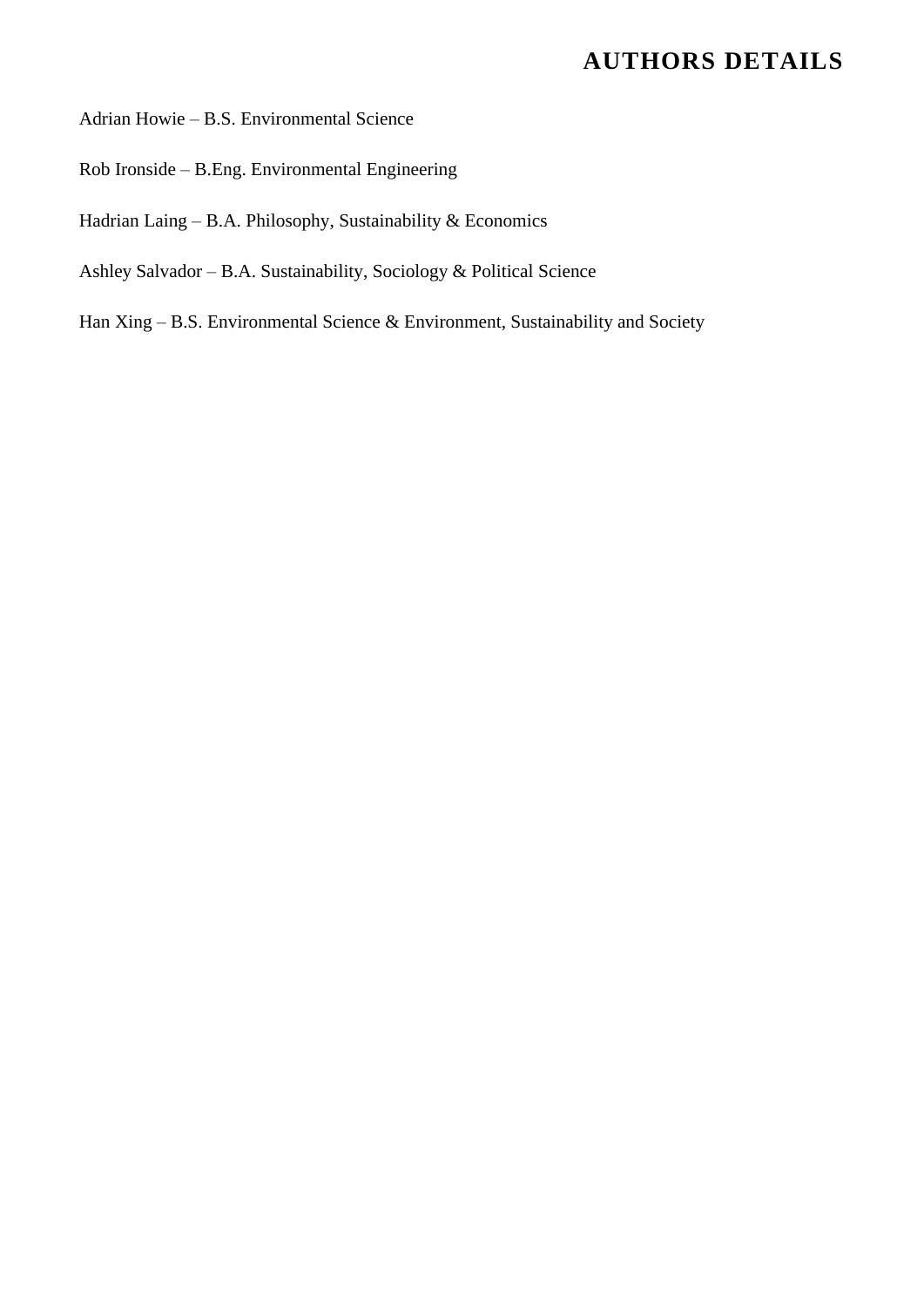#### <span id="page-2-0"></span>**EXECUTIVE SUMMARY**

The Halifax Dump and Run is an annual community event organised by Saint Mary's University Environmental Society and Dalhousie University Sustainability Office. It collects unwanted items from students at the end of each academic year to sell at low cost to the public. All proceeds are donated to local charitable organizations, as well as remaining unsold material (Halifax Dump and Run, 2013a). This student-run program contributes to local sustainability by creating environmental, economic and social benefits for Dalhousie campus and the Halifax community. These impacts include diverting waste from landfills and providing economic benefits to local charities (Halifax Dump and Run, 2013a). This research report aims to provide an in-depth analysis and investigation into the Dump and Run program.

It is the opinion of the research team that the current program has the potential to be even more effective and beneficial, and that an investigation of the program deliverables would be valuable in determining true sustainability potential of the Halifax Dump and Run. When compared to similar reuse programs at other universities the Halifax Dump and Run measurably lacks. Background research revealed that the Ottawa University's Furniture Reuse Program generated approximately \$2.4 million between 2009 and 2011 (Morin, 2011). The research conducted in this project provides valuable insight for the Dump and Run, while recommendations highlight areas where the program can provide better service.

This research project used quantitative research methods, conducting an interview with the lead co-ordinator of the Halifax Dump and Run in order to calculate program deliverables. Overall, the results of this research indicate that the program is creating a positive impact, given its limited resources. Based on these result, the Halifax Dump and Run contributes towards greater campus and community sustainability, especially in its impact on waste diversion and charitable donations. In 2014, the Dump and Run diverted 9 tonnes of material from landfills, disposed of only 25 kilograms of material and raised \$5830.00 for local charity organizations.

Based on the findings, three recommendations have been made that could benefit the Dump and Run. First, expand the Halifax Dump and Run's services to the public by running the program for a longer period of time, as opposed to a one day event. Second, strengthen the program's social media presence and outreach. Third, improve internal program monitoring and evaluation so that measurable improvements can be made to the program in the future.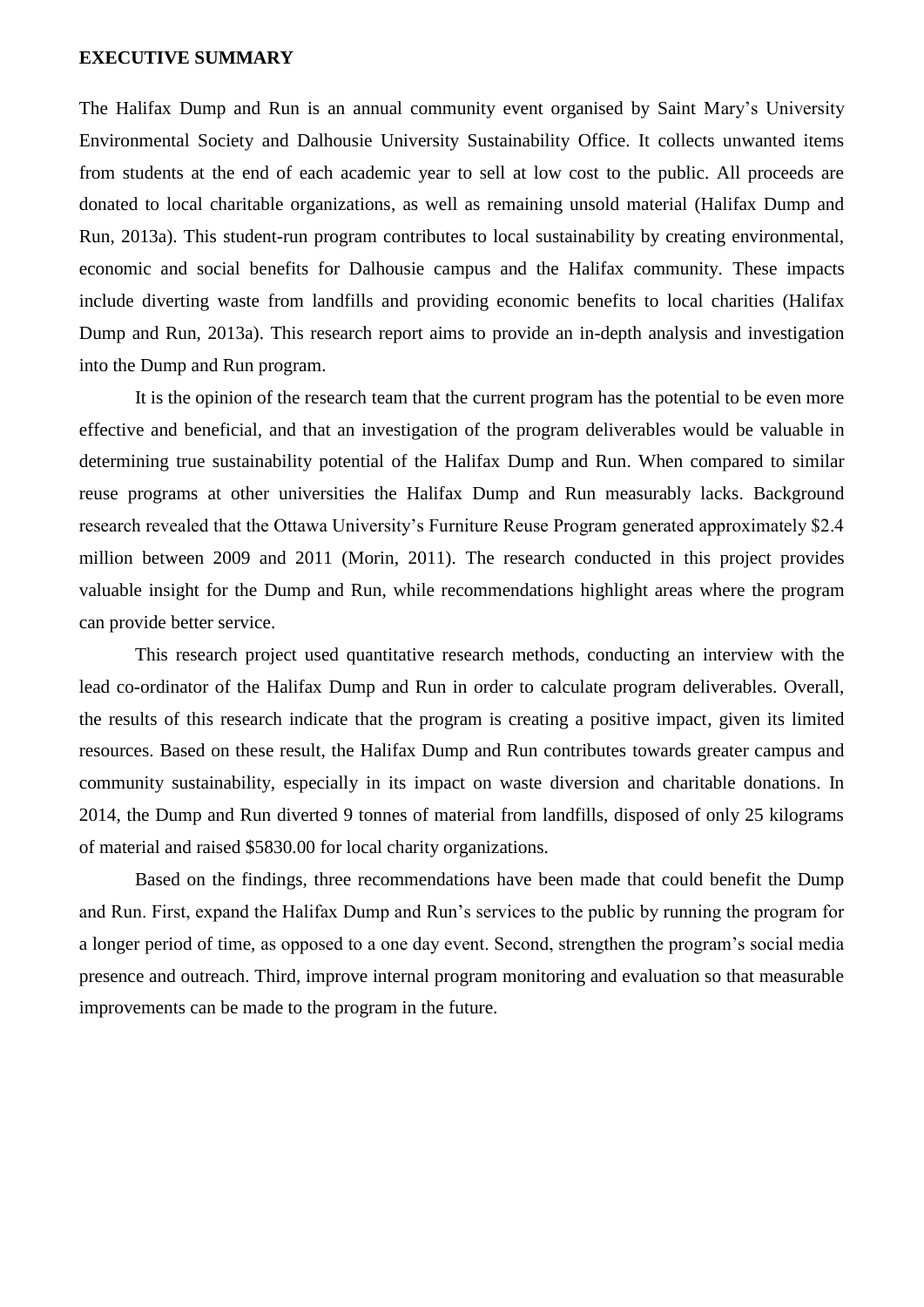<span id="page-3-0"></span>

| 1.1                                                       |  |  |  |
|-----------------------------------------------------------|--|--|--|
| 1.1.1                                                     |  |  |  |
| 1.1.2                                                     |  |  |  |
| 1.2                                                       |  |  |  |
| 1.3                                                       |  |  |  |
| 2.0                                                       |  |  |  |
| 2.1                                                       |  |  |  |
| 2.2                                                       |  |  |  |
| 2.3                                                       |  |  |  |
| 2.4                                                       |  |  |  |
| 3.0                                                       |  |  |  |
| 4.0                                                       |  |  |  |
| 4.1                                                       |  |  |  |
| 4.2                                                       |  |  |  |
| 4.3                                                       |  |  |  |
| 4.4                                                       |  |  |  |
| 5.0                                                       |  |  |  |
| 5.1                                                       |  |  |  |
| 5.2                                                       |  |  |  |
|                                                           |  |  |  |
| APPENDIX A - DRAFT EMAIL TO BE SENT TO PROGRAM MANAGERS24 |  |  |  |
|                                                           |  |  |  |
|                                                           |  |  |  |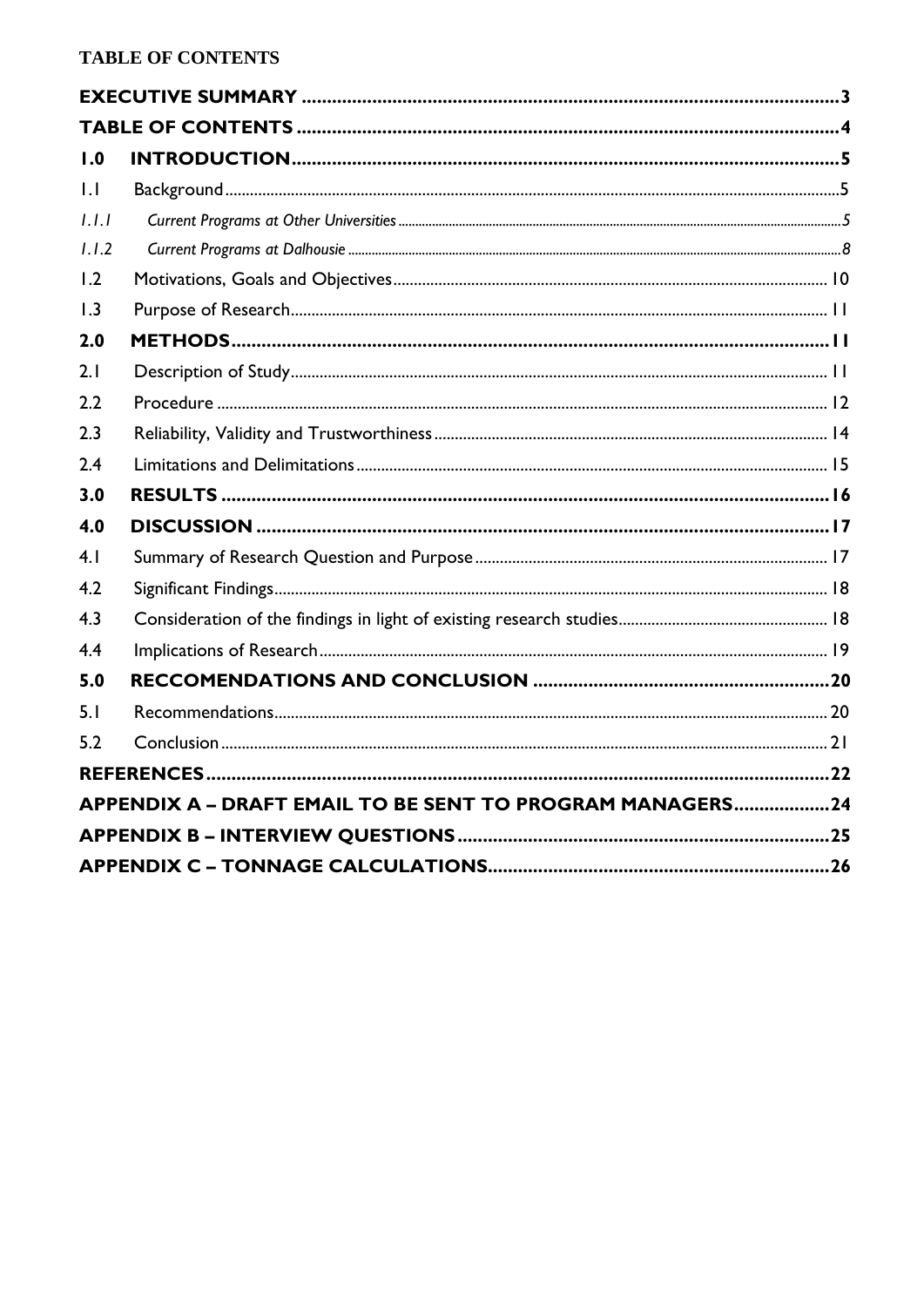#### <span id="page-4-0"></span>**1.0 INTRODUCTION**

Across Canada and the United States, various universities have begun implementing furniturerecycling programs on campus, getting these institutions nationally recognized as leaders in waste management and communal ownership. Although program models and structures differ by university, most maintain the common goals of diverting waste from landfills; saving money by increasing consumption of reused materials; and providing students and staff with an ethical means to access and dispose of unwanted furniture. The purpose of this research is to provide an in depth analysis of current furniture reuse opportunities offered at Dalhousie University. Specifically, this research project provides an analysis of the Halifax Dump and Run program and offers various recommendations on how this program can be improved. The implications of this report are for the university and student body to better understand the impacts of reuse programs and the feasibility to develop them.

#### <span id="page-4-1"></span>**1.1 Background**

Presented in the following background section are descriptions of several notable furniturerecycling programs at universities across Canada as well as one from the United States. These institutions were selected based on their comparable size to Dalhousie; their stated interest and commitment to campus sustainability; and the perceived success of their reuse programs. Listed below is a basic description of furniture recycling programs from other universities. The potential benefits of each furniture-recycling program are explained in terms of economic savings, waste diverted and social impacts. While both Dalhousie Surplus Material Program and the Halifax Dump and Run are included in the background, this paper will only provide an assessment of the later. This is because the Dump and Run is a student-centred program with a larger presence on campus, in contrast to the more internally focused Surplus Material Program.

## <span id="page-4-2"></span>**1.1.1 Current Programs at Other Universities** *University of British Columbia - "Reuse-it! UBC" Program*

Reuse-it! UBC, hosted by appropriately named iWasteNot Systems, is a program offered to University of British Columbia employees. It is designed to reduce the amount of reusable materials entering landfills by facilitating the exchange of furniture, audio-visual equipment, office supplies, etc. between university departments on campus (Reuse-It! UBC, n.d.b.). The program runs a virtual warehouse that gives users access to an online platform from which they can find, exchange, and offer items (Reuse-It! UBC, n.d.a). Listings are posted with detailed descriptions of the items as well as available photos and, if still active after 30 days, are subject to removal and donation to off-campus reuse organizations or charities (Reuse-It! UBC, n.d.b.). The goal of Reuse-it! UBS is as follows: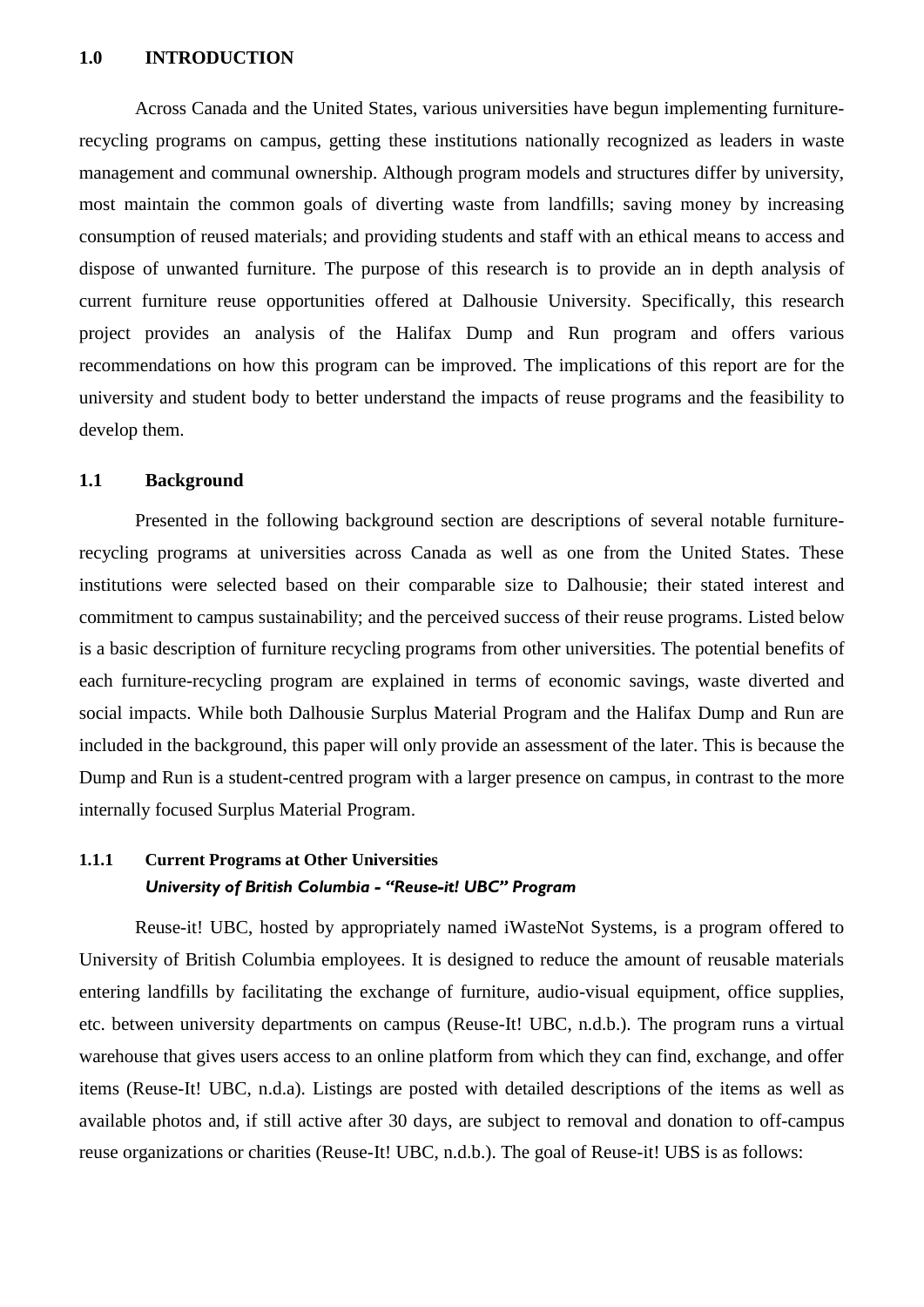" to build a culture of reuse at UBC via an online, easy-to-use platform, prevent reusable assets from entering the landfill and help the university to save money via reduced tipping fees and avoiding costs associated with new purchases" (Reuse-It! UBC, n.d.a.).

According to the Reuse-It! UBC website, registering with the program provides financial savings for both sides of the transaction. The department looking to purchase materials is likely to find goods at heavily discounted rates, because of the affordability of this business model (Reuse-It! UBC, n.d.b.). All moving and delivery of goods is organized through facilities management and UBC's moving crew. While this service is beneficial, its capacity is limited by demand during the busy student move-in and move-out periods (Reuse-It! UBC, n.d.b.).

iWasteNot Systems, the organization that helped develop the Reuse-It! UBC program, also helps other organizations by "make<sup>[ing]</sup> and host<sup>[ing]</sup> Material Exchanges, Inventory Systems, Guides and Directories, and other online tools to help people and organizations reduce waste, and save money" (iWasteNot Systems, n.d.). iWasteNot Systems works within private and corporate sectors. It helps businesses, universities, municipalities, non-profits, and schools develop reuse programs and material exchange services to reduce waste, energy costs, and emissions associated with making and transporting products. Currently, iWasteNot Systems has clients in British Columbia, Ontario and across the United States (iWasteNot Systems, n.d.).

#### *Ottawa University – "Furniture Reuse Program" (FRP)*

Ottawa University's Furniture Reuse Program (FRP) grants the opportunity for Ottawa University students and staff to access used university furniture at a reduced cost. Forwarded by Ottawa University's Office of Sustainability, the FRP evaluated the feasibility of saving or reusing furniture normally destined for the waste stream. The FRP requires little direct capital, operating with only two on-campus storage spaces and access to University transport trucks. This small amount of capital demonstrates a simple and linear system can still function effectively. Other necessary elements include an online inventory, a dedicated program coordinator and an amendment to municipal policy 65. The FRP produces a series of economic, environmental and social benefits. First, the FRP generated an estimated 1 million in savings during its introductory year and an estimated 2.4 million between 2009 and 2011 (Morin, 2011). The majority of economic incentives come from no longer needing to dispose of bulky furniture items, sparing the University labour costs, transport charges and disposal fees. The University found that proper disposal of furniture items required the rental of one \$120 twenty-yard waste bin, as well as additional charges of \$91 per tonne to be dropped off at the local landfill (Morin, 2011). Significant savings were generate by eliminating the purchase of expensive new furniture for departments or new buildings, since the university could instead draw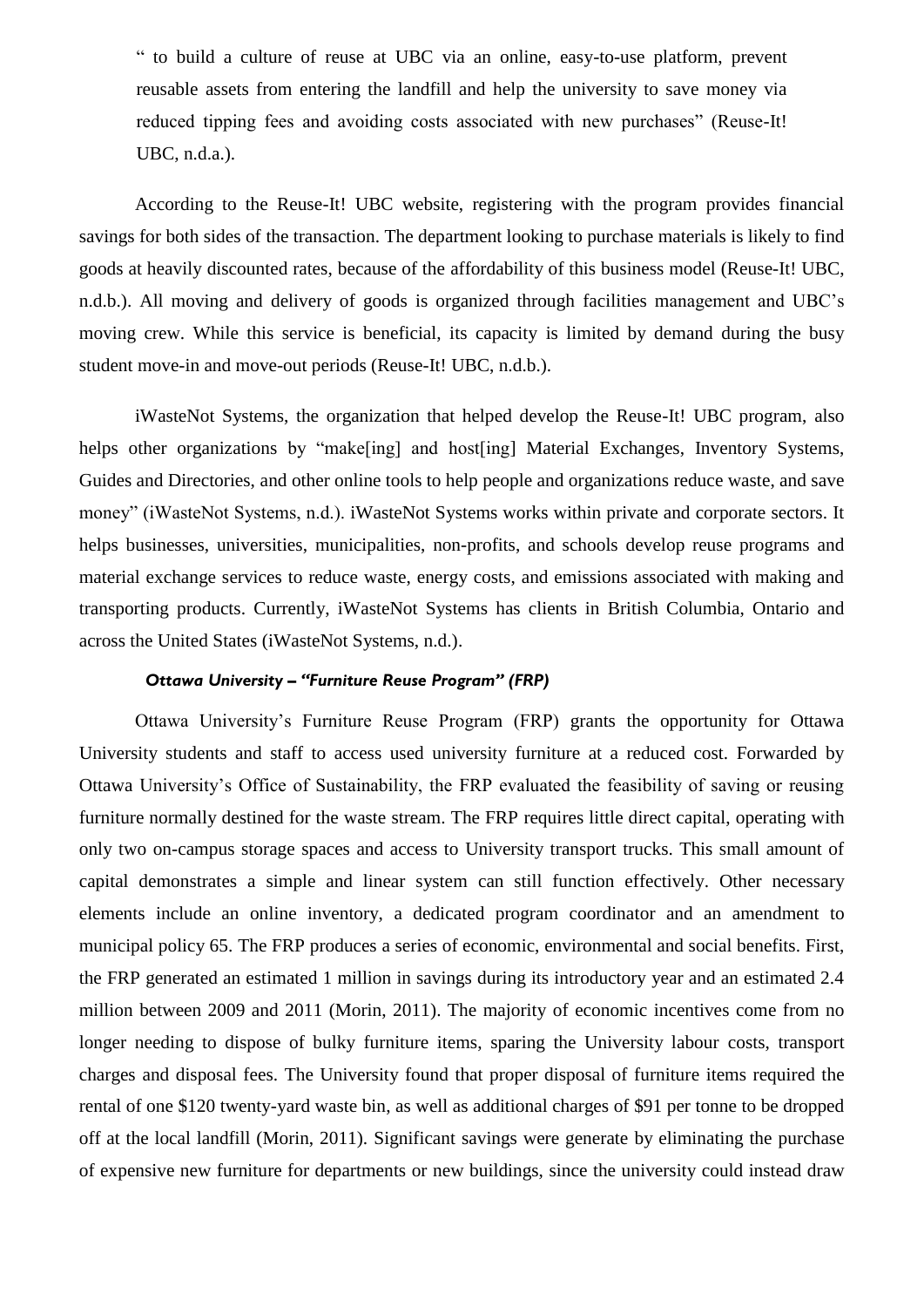from its own resource of salvaged furniture. Second, between 2010 and 2011, a total of 26 Ottawa University departments reused furniture through the FRP, saving a collective \$430,000 (Morin, 2011). Furniture no longer suitable to be reused, due to general wear and tear, was commonly salvaged for scrap metals, textiles, and plastics for recycling. Ottawa University found that this option was less expensive than conventional disposal methods, and on average generated revenue of \$80 per tonne of scrap metal (Morin, 2011). Environmental benefits include reducing the waste stream while increasing inputs of the recycling system. The FRP allows greater use of durable goods, such as furniture, that otherwise would have been disposed of prematurely. A 2011 internal assessment conducted by the FRP revealed that 88.5 tonnes of material were diverted from the waste stream through reuse, recycling or donation (Morin, 2011). The university reports success of the FRP, and seeks to expand it through amelioration with the Crown Asset Distribution program, which will aid cost recovery on any publicly purchased equipment (Morin, 2011).

#### *Simon Fraser University "Materials Reuse & Recycling" Program*

Simon Fraser University is another British Columbia institution with a furniture-recycling program, called the Materials, Reuse and Recycling program. This program is driven by donation and accepts what are referred to as reusable furnishings (Simon Fraser University, 2014). Book shelves, desks, chairs and filing cabinets are commonly available items. Material that is not reusable due to damage are dismantled and supplied to recyclers, further decreasing Simon Fraser's waste stream (Simon Fraser University, 2014). Notably, the Materials Reuse and Recycling program is off limits to students, and supplies furniture exclusively to Simon Fraser University departments. These furnishings are supplied for free; however, moving costs are still expected from the department responsible for the order. To reserve an item, a representative must contact the manned central storage desk, and book an appointment to physically view the inventory. Following a reservation, a service request must be submitted to Facilities Services before the item is transported to the department (Simon Fraser University, 2014). Even if students were granted access to the service, the process is overly complicated, time consuming and ultimately unsuitable for them. Little information is publicly available describing what impact this service has had on waste streams, or what economic benefits it has generated. An additional program exists at Simon Fraser University called the Classroom Used Furniture Recycling program. This initiative recognizes the surplus of classroom furniture that is being created from classroom renovation. Through this program, furniture is evaluated in terms of "functional criteria such as flexibility, aesthetics, compatibility etc…" (Simon Fraser University, 2014). Furniture that achieved the proper functional criteria is shipped back to Calstone Inc through their Take Back program, where it was disassembled, reused or recycled. It is unclear whether Calstone Inc covers transport costs of their Take Back program, or whether such costs are covered by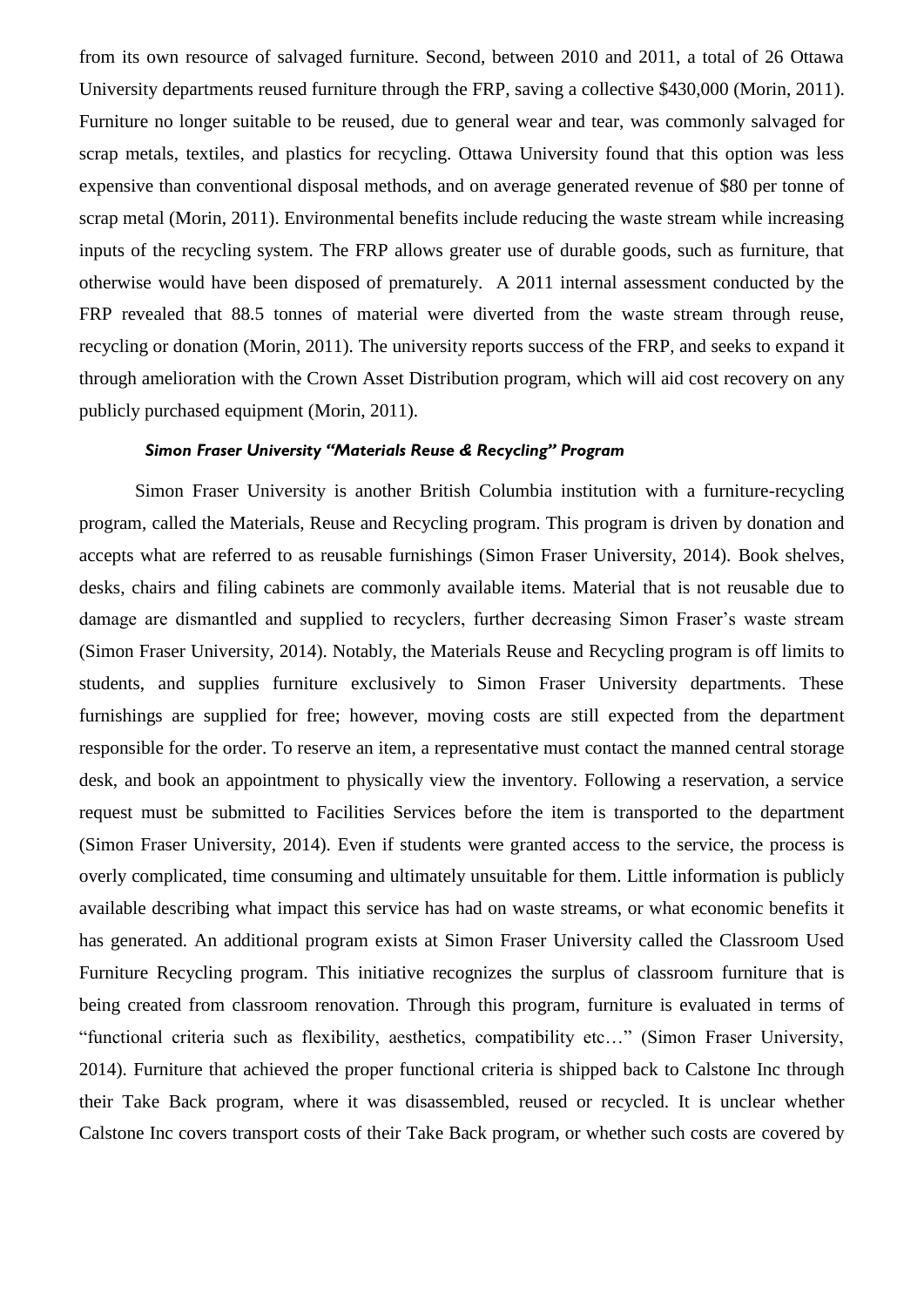the university. While environmentally conscious, this model is more focused on University operations and recycling procedure than it is on waste divergence and student service.

#### *University of Minnesota - ReUse Program*

The University of Minnesota ReUse Program, run by Facilities Management, is a program that collects surplus materials from campus which it redistributes, resells, or recycles. This helps reduce the amount of waste entering landfills while providing the public and university departments with usable, low-cost materials (University of Minnesota, 2014a). The ReUse Program relieves 250 university buildings of unwanted surplus materials including office furniture, supplies, and equipment which it stores in a large warehouse for either redistribution to other university departments or retail to the general public on designated days during the week (University of Minnesota, 2014a). Various pickup locations around campus are identified so that items can easily be left for pickup and all sales are conducted on-site at the ReUse Warehouse (University of Minnesota, 2014b). According to the sales policies and procedures, the prices displayed are non-negotiable for the first 30 days after which they are then offered to the public. Deliveries can be made to university buildings for a small fee based on item weight and size (University of Minnesota, 2014b). According to the Facilities Management website, the University of Minnesota ReUse Program redistributes over \$200,000 worth of furniture and equipment interdepartmentally each year (University of Minnesota, 2014a).

The ReUse Program operates a virtual warehouse that is available to faculty, staff, and students at the University of Minnesota, where items can be posted, viewed and exchanged online (University of Minnesota Virtual Warehouse, n.d.). The virtual warehouse is affiliated with the Minnesota Materials Exchange and is a part of iWasteNot Systems (University of Minnesota Virtual Warehouse, n.d.). The ReUse Program also has a Facebook page where current items can be viewed with descriptions, and inquiries can be made regarding pricing (Facebook, 2015).

## <span id="page-7-0"></span>**1.1.2 Current Programs at Dalhousie**  *Halifax Dump and Run*

The Halifax Dump and Run is a student-run event organized by Saint Mary's University Environmental Society (SMUES) and Dalhousie's Office of Sustainability. The Dump and Run collects unwanted items from students and the general public to be sold for discounted prices at an annual community-centred, indoor yard-sale (Halifax Dump and Run, 2013a). The stated goal of the Halifax Dump and Run is:

"to divert waste from local landfills by collecting items people no longer have use for and selling them (cheap!) at a gymnasium-sized indoor yard sale in order to raise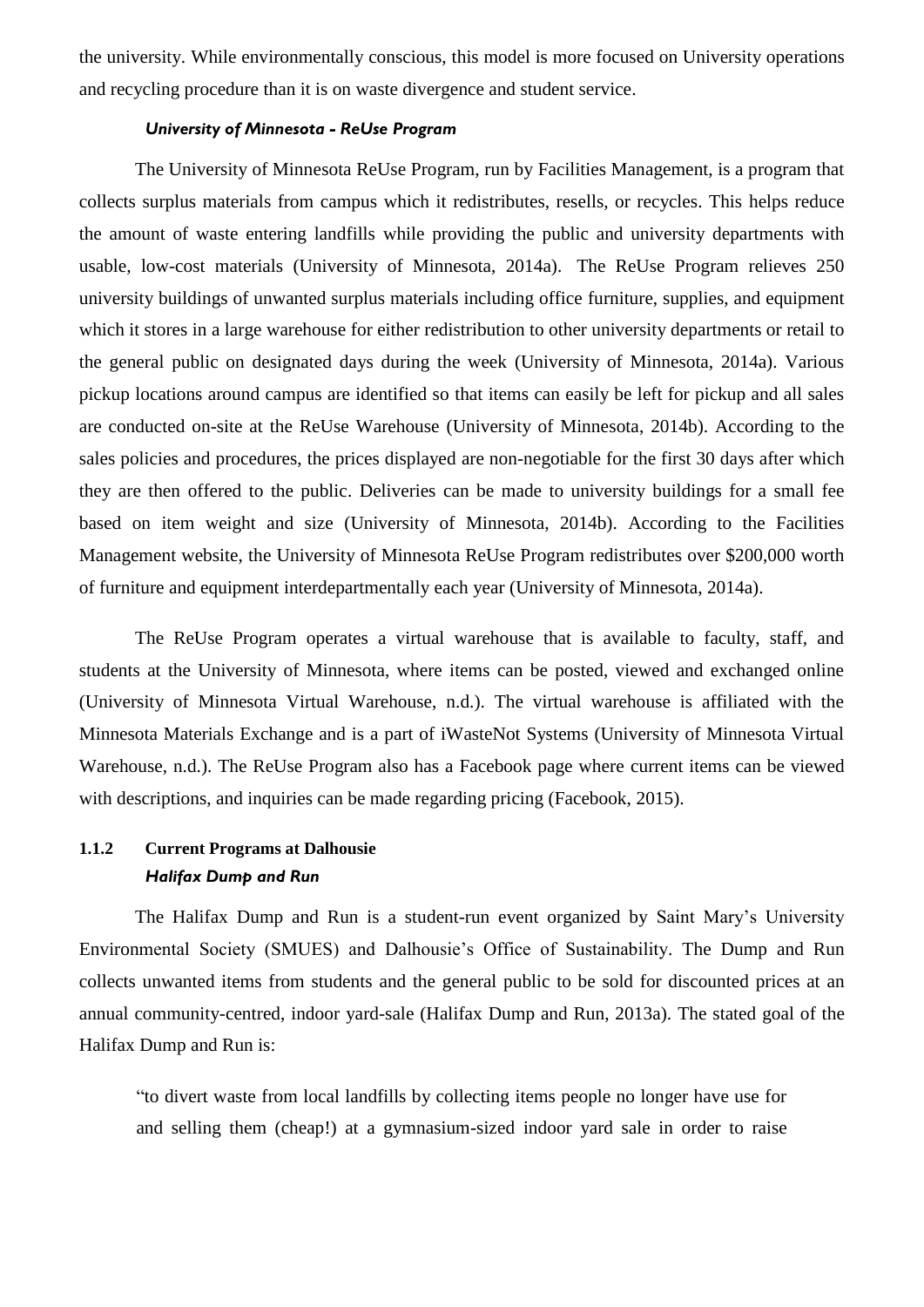money for charitable organizations that support Halifax's social and environmental well-being" (Halifax Dump and Run, 2013a).

Prior to the event, which is held for one day only in late April, organizers offer a limited pickup service around Halifax and the university residences (Dalhousie University, 2014). Items including clothing, electronics, furniture (excluding soft-covered furniture), cookware, books, toys, sporting equipment, household items, and non-perishable foods are all accepted as donations to the Dump and Run (Halifax Dump and Run, 2013b). The event, which is approaching its thirteenth year, is considered a success, combining community recycling, waste diversion and philanthropy. According to the Dump and Run website, it has managed to divert nearly 8 metric tons of potential waste from local landfills (Halifax Dump and Run, 2013a). Additionally, in 2013, the Halifax Dump and Run event raised over \$6000.00, which was donated to various local charities (Halifax Dump and Run, 2013a). While the available background research on the Dump and Run is limited, this research project will provide greater empirical data regarding this program.

#### *Dalhousie Surplus Materials Program*

In 1985 Dalhousie University introduced the Disposal of Surplus Equipment Policy that outlined the university's procedures for dealing with surplus equipment and materials (Dalhousie University, 2013). The policy suggests that, "financial and sustainability benefits will be delivered through procedures that maximize the opportunity for reuse of items and minimize the amount of materials that enters the waste stream" (Dalhousie University, n.d.a). This policy was most recently revised in 2013 and states that, "surplus University equipment, supplies and material(s) will be disposed of through processes administered by the University's Procurement Department" (Dalhousie University, 2013). The Procurement Department stresses that the any surplus materials shall be disposed in an environmentally sustainable manner, creating the Dalhousie Surplus Materials program.

This program operates through an online bidding system that allows individuals to view, bid and purchase items from the Dalhousie's *Surplus Materials – Current Items* database (Dalhousie University, n.d.b). This database includes details of each item as well as photos and descriptions for available items (Dalhousie University, n.d.b). Although priority is given to internal reuse of items by university departments, anyone is able to fill out the surplus bid form and win items (Dalhousie University, n.d.b). Completed bid forms are to be submitted by fax or email and successful bidders are contacted by the Procurement Department (Dalhousie University, n.d.e.). According to the Bid Terms and Conditions, successful bidders are responsible for the transportation of the items, which must be collected within 5 days of the closing date (Dalhousie University, n.d.e.). Items range from office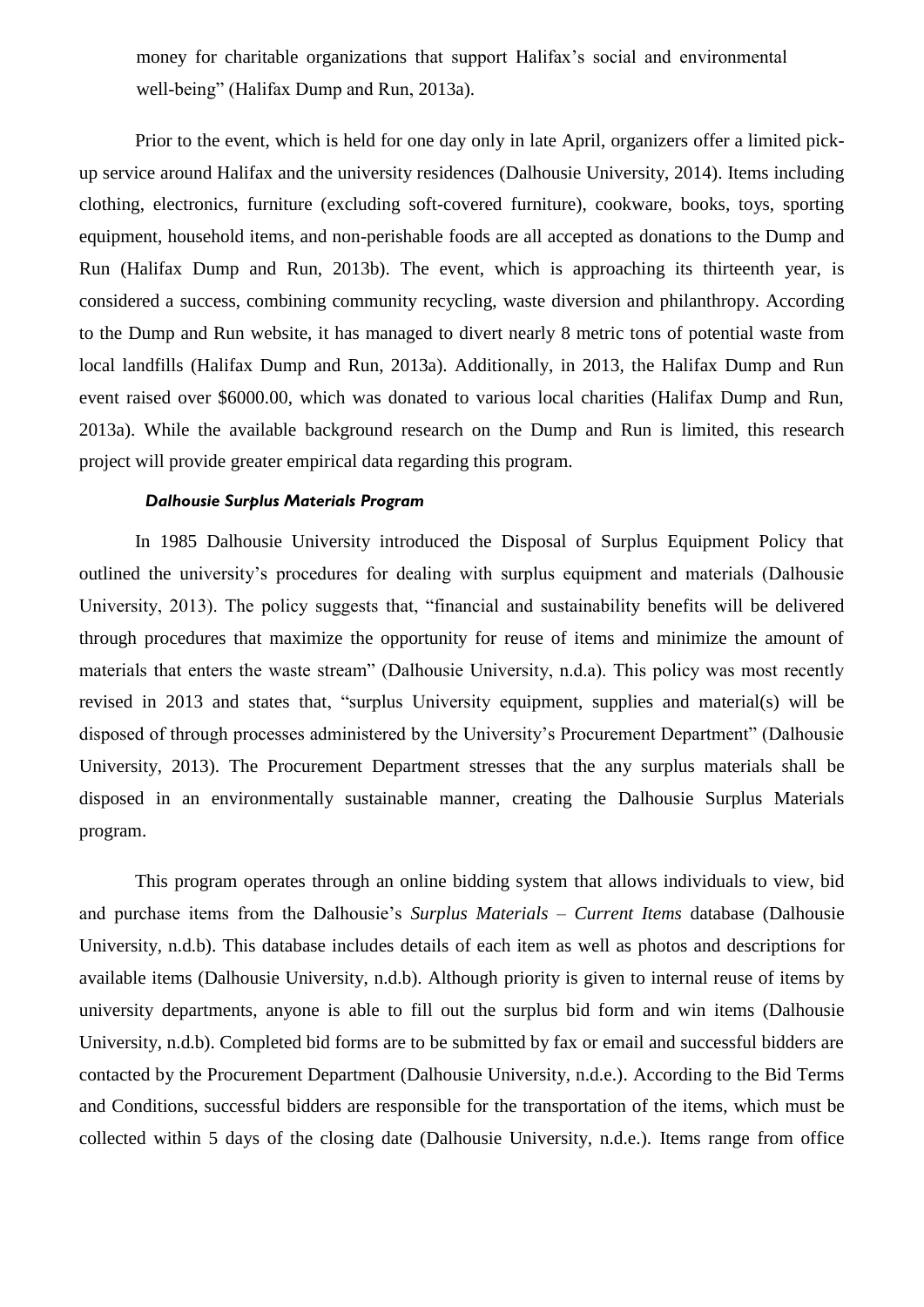furniture such as desks, shelving units and to medical equipment and electronics (Dalhousie University, n.d.d.).

As identified above, several universities across Canada and the United States have implemented furniture-recycling programs that have produced varying degrees of environmental, economic, and social benefits. Many of the programs identified in the background section have successfully facilitated the removal of useable waste from traditional waste streams, resulting in significant financial savings by eliminating the need to purchase new items, while providing a valuable service to staff and students. Upon gathering background information on furniture-recycling programs at other universities, and a doing preliminary review of Dalhousie's reuse strategies and programs, it is the researchers' opinion that Dalhousie University could benefit from a more thorough review and evaluation of its current reuse programs to identify areas for improvement. By examining Dalhousie's current waste strategies, and drawing on the success achieved by programs at other universities, the research team hopes to offer constructive recommendations. These would act to improve Dalhousie's current tactics and programs for material reuse and furniture-recycling on campus. Specifically, this research will focus on the Halifax Dump and Run Program. This research will provide a comprehensive analysis of the Dump and Run Program and will offer recommendations for how it can be improved.

#### <span id="page-9-0"></span>**1.2 Motivations, Goals and Objectives**

As of 2014 Dalhousie had just over 18,500 students, 56% of whom are from other Canadian provinces and an additional 14% of whom are international students (Dalhousie University, n.d.f). Therefore, Dalhousie has approximately 70%, or roughly 13,000 students, moving to the province for university. It is common knowledge that the bulk of first year students moves into residence for their first year and then live in rental housing for the remainder of their degree. Throughout their degree a lot of students will move in and out of places, creating a dynamic market for furniture in Halifax. During this time students buy and sell new and used furniture through a variety of means. Currently students have various options as to how they can manage buying furniture and getting rid of their unwanted furniture. They can try and sell it through bargain-finder services such as Kijiji or Craigslist, they can donate it to local charities such as the Salvation Army, or they can throw it out through Halifax curb side programs. Halifax currently has a bulk garbage policy that allows households to throw out one piece of bulk waste, including furniture, per week (CBCL, 2011). This program makes throwing out the furniture a relatively easy option; especially when compared to the other options that can require extra cost or extra effort. Throwing out the furniture only requires putting said furniture on the curb. The researchers believe a service should be offered to students that would require a similar amount of effort as Halifax's curb side program. Such a program would collect furniture that could be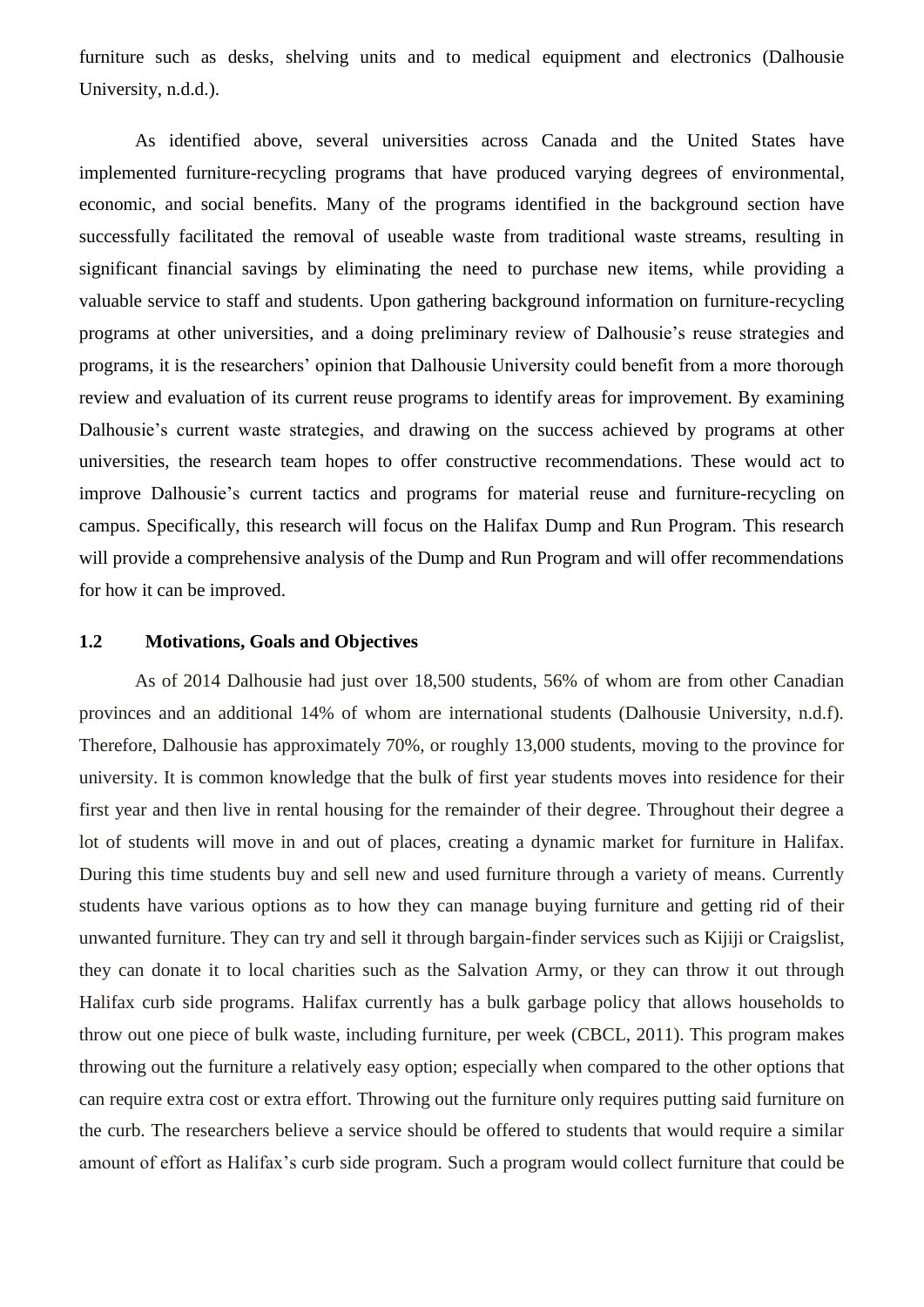reused or recycled and diverted from landfills, saving thousands of tonnes<sup>1</sup> of either valuable furniture or valuable scrap materials from being thrown out as waste. This belief led the researchers to the aforementioned Halifax Dump and Run.

After reviewing Dalhousie's current furniture recycling program, it is the researcher's belief that an in-depth analyses of the Halifax Dump and Run will provide greater understanding of what maximizes the impact of a furniture-recycling program. Furthermore, research surrounding other furniture-recycling programs will help guide this understand. These insights could then help Dalhousie invest in an effective and efficient furniture-recycling program that would prevent furniture from needlessly being thrown out. The sooner that Dalhousie achieves an effective furniture-cycling program, the sooner Dalhousie will start to produce positive environmental and economic impacts, minimizing the amount of furniture wasted.

#### <span id="page-10-0"></span>**1.3 Purpose of Research**

Dalhousie already has two services offered to students and faculty to address the problem of furniture waste. However, it is the researchers' belief that these services are underserving Dalhousie and its students, and that more furniture could be diverted from Nova Scotia landfills. Therefore, the researchers are proposing to do an analysis of one of the two services currently offered by Dalhousie, the Halifax Dump and Run. The analysis of the Dump and Run will cover various factors; how much money it is saving the university and its students annually, how much waste is being diverted from landfills annually, and how many students are benefitting from this service annually. An in-depth explanation of the analysis is provided in the methods section below. The analysis will be used to make recommendations for improving the Dump and Run and ultimately Dalhousie's furniture recycling and reuse programs in an effort to further improve sustainability on campus.

#### <span id="page-10-1"></span>**2.0 METHODS**

1

#### <span id="page-10-2"></span>**2.1 Description of Study**

This study analysed the Dump and Run program by collecting information based on sustainability related criteria stemming from the Three Pillars of Sustainability (Environmental Protection Agency, n.d.). The researchers organized the study into three broad categories of data to be collected and analysed. Guided directly by the Pillars of Sustainability, these broad categories included: Environmental, Social, and Economic. A set of 15 questions that coincided with each of the broad categories were developed by the research team and subsequently answered through a phone

<sup>&</sup>lt;sup>1</sup> Halifax Resource Recovery Board puts out an annual report breaking down the waste entering Nova Scotia Landfills. In the most recent report made available in April of 2012, a total 2180 tonnes of bulk waste was put into Nova Scotia Landfills. Bulky items is a broad term for furniture and includes laminated and engineered wood, mattresses, box springs, upholstery, and other non plastic furniture items (CBCL, 2011)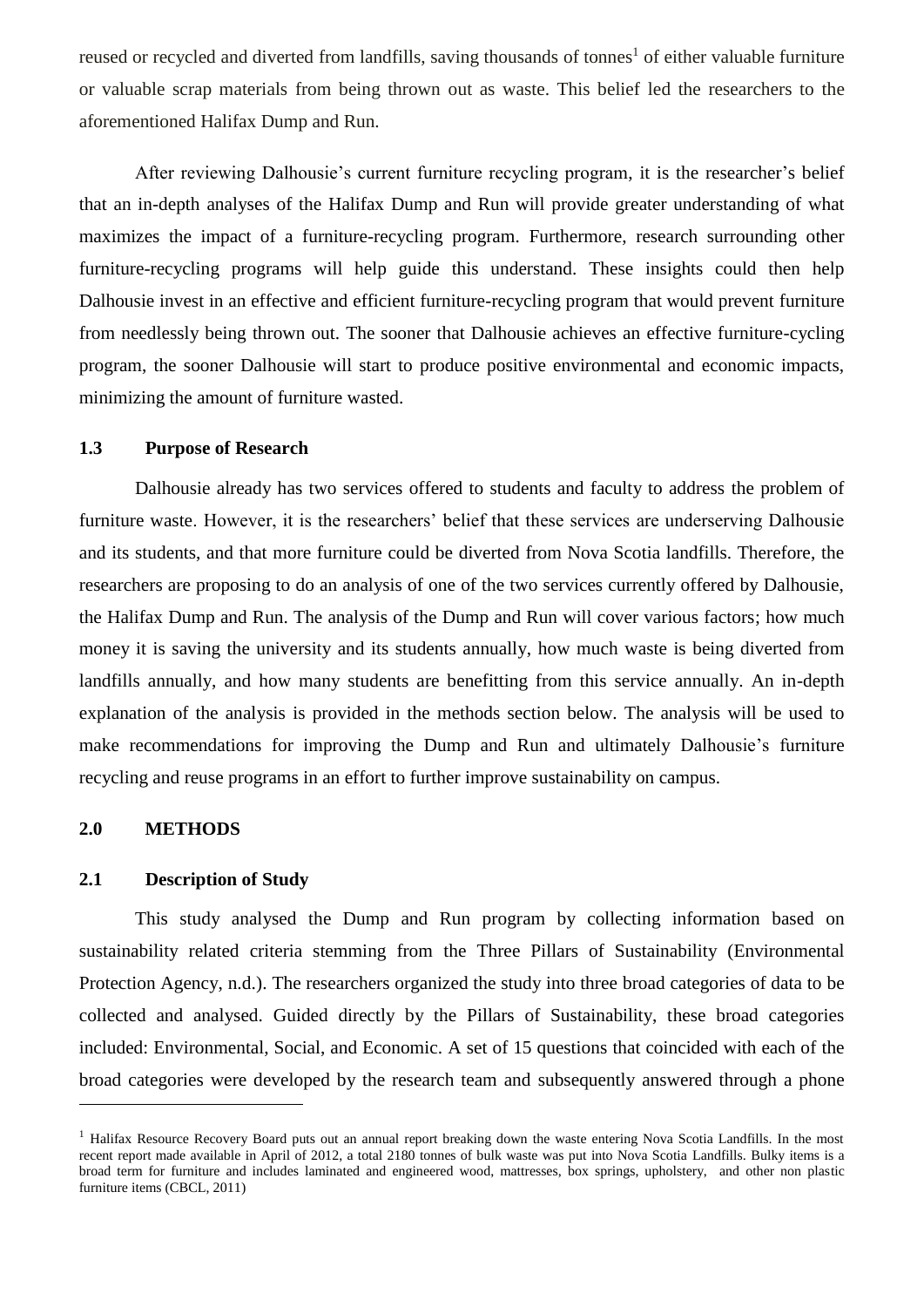interview with the lead coordinator of the 2014 Dump and Run program (Appendix B). The resulting evaluation determined how much waste the Halifax Dump and Run diverted from landfills in 2014. Numbers regarding the tonnage accepted, recycled, sold, thrown out, and donated by the Dump and Run were included in the environmental category. The environmental category also observed the potential climate impact of the Halifax Dump and Run program during its waste collection. This included questions related to transportation, such as kilometres driven for waste collection and pick-up by Halifax Dump and Run. To evaluate the Halifax Dump and Run's effectiveness, social criteria were assessed. These criteria questioned the number of participants – categorized into donors, buyers, and students – as well as the time period in which the program operates, and social media presence. To evaluate the program's social impacts, questions looked at the amount of charitable donations, educational material, and development of human capabilities, such as student and non-student volunteers. To evaluate the Halifax Dump and Run's economic revenue, all costs of running the program were compiled. These included avoided alternative collection costs, avoided alternative disposal costs, amount donated to charities, and revenue.

#### <span id="page-11-0"></span>**2.2 Procedure**

To collect data for all 15 questions, based upon the three broad categories, two data collection methods were used (Appendix B). An interview with the Halifax Dump Run program coordinator was used to collect factual data about the program and a Klout score was used to collect data on social media presence surrounding the program. Both methods are presented below.

#### **Interview**

Due to the factual nature of the data being collected, and the limited availability of this data to the public, given data collected for this study is not posted online, it was decided that data would be collected through a qualitative research interview. An interview was used, rather than other data collection methods, because its protocol provides opportunities for the researchers to ask follow-up questions that were not listed in the initial criteria but that may be useful to analyse this program. Since information needed for analysis was purely objective, a one-hour, semi-structured phone interview was conducted. The interview was carried out by two researchers and was conducted with the Halifax Dump and Run program coordinator responsible for all relevant data in 2014. Before the interview, the interviewee was contacted and a date/time was set for the interview (Appendix A). The interviewee was given a broad idea of what questions would be asked days before the interview to ensure that the interviewee could prepare the needed information. In order to maintain consistency, one researcher asked the questions and conversed with the interviewee while the other researcher was responsible for taking notes and recording the interviewee's response on a pre-made excel spread sheet.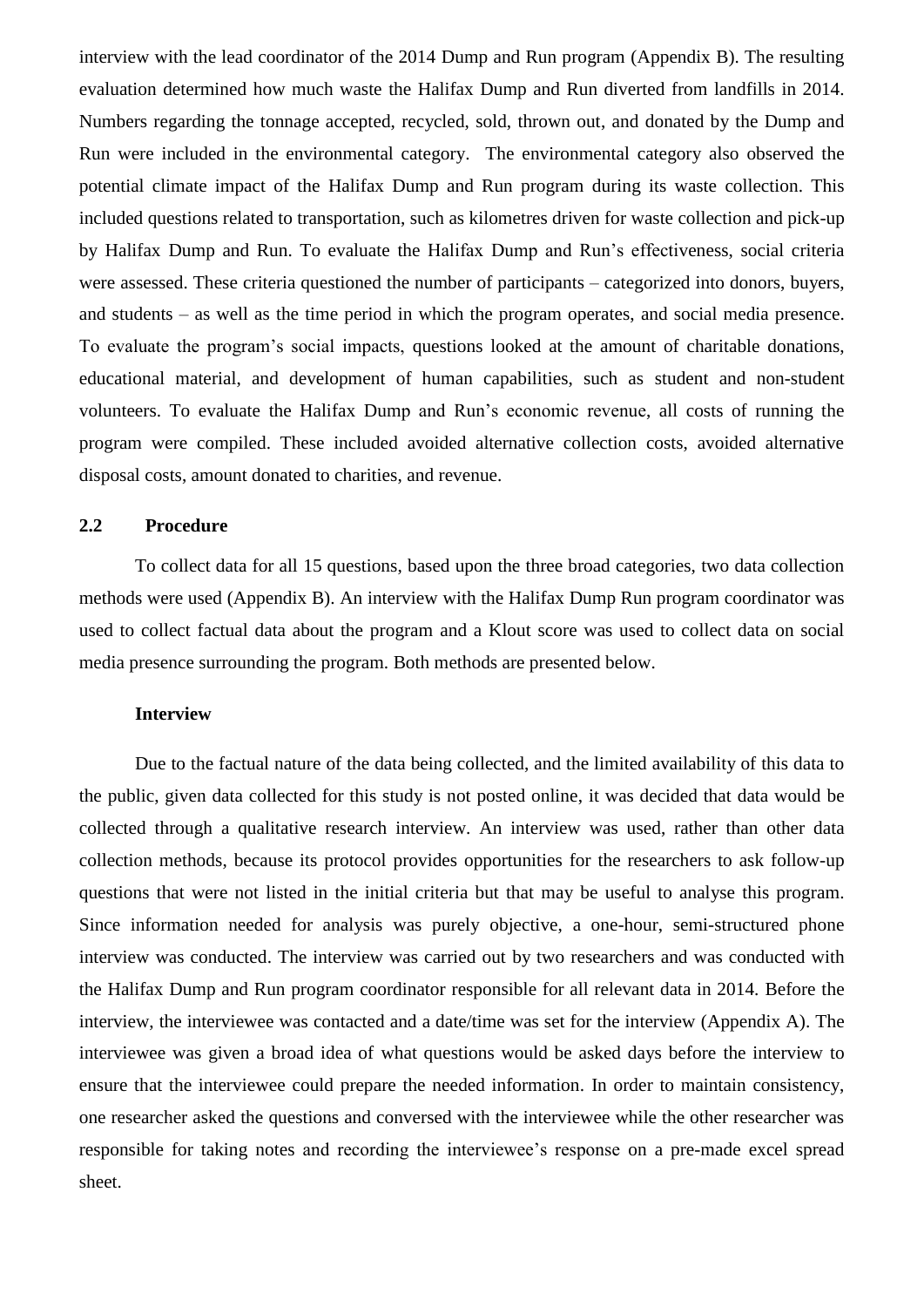In total, 15 questions were asked to the program coordinator (Appendix B). During the interview, additional questions were asked based on the interviewee's response to assist further analysis due to the incomplete information provided by the interviewee. The answers were then stored in the excel spread sheet for subsequent data analysis.

#### **Klout Score**

Quantifying the influence that an organization has on social media is challenging due to the broad range of social media platforms and their complex integration. Therefore, a tool known as Klout was used to determine the Dump and Run's social media influence. A Klout score is a number between 1 and 100 used to measure the influence an organization has over social media. Social media influence is the ability of one to encouragement the action of an individual and intentionally spread information (Klout, 2014). The Klout score uses a proprietary algorithm that monitors a potential of 400 signals across 8 different social media networks. Examples of signals include "re-tweets," "likes," "follows", and "mentions" (Klout, 2014). It also takes into account the influence of those who are interacting with the organization over social media. The Klout score is one of the many tools available which attempt to provide a single number to represent social media presence. To provide context, the average Klout score is 40, while Barack Obama has a score of 99 (Klout, 2014). In addition to the Klout score, a table of some of the Dump and Run's quantifiable social media numbers was compiled (see Table 2).

#### **Analysis of answers from the interview**

The Dump and Run coordinator did not record tonnage of material collected, sold or donated to charities. As a result, questions had to be reframed in order to obtain the necessary information. Researchers asked how many rooms were filled with furniture and how many rooms were filled with other items. Researchers then asked the composition of furniture in the furniture rooms and composition of items in the item rooms. Lastly, researchers asked how furniture was organized in each room and the capacity of each room. With this information figures for the tonnage could be calculated. To obtain figures for tonnage, square footage of rooms was calculated. Dalhousie facilities management requires 20.45 ft2 per student in loose table classrooms (Facilities Management, 1997). The total storage space used by the Dump and run was calculated by multiplying this figure by the number of students, and by the number of classrooms used for storage as seen in Appendix C.

Given that furniture and miscellaneous items have different weights and footprints, their storage has to be calculated separately. First, the tonnage of furniture collected was calculated and the standard weight and size of each type of furniture was recorded. Given the variance between different types of furniture the number of each piece of furniture would have to be calculated. To do this, the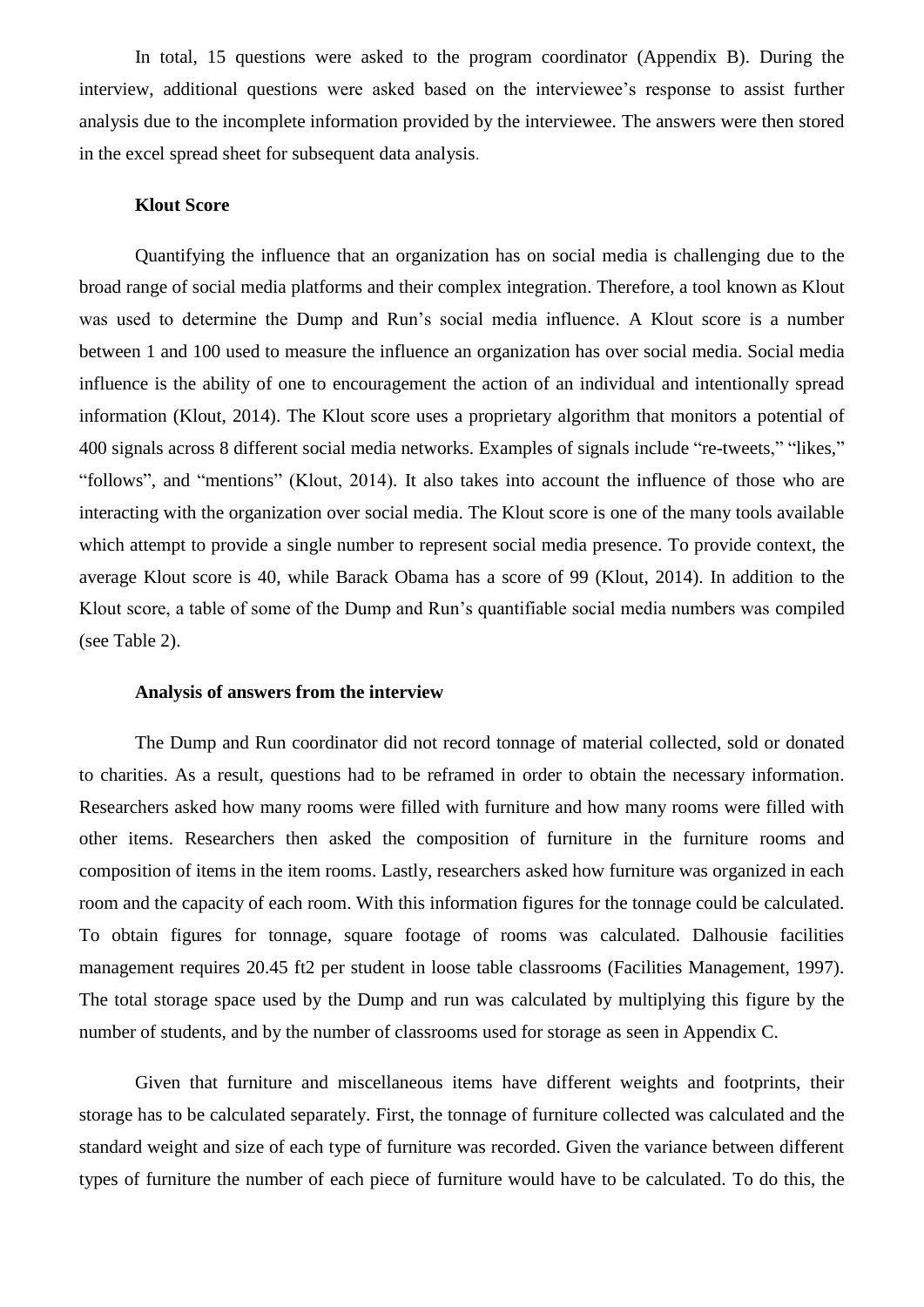total space used to store furniture – three classrooms with a 40-50 student capacity – was divided by the sum of all furniture footprints. This revealed the optimal number of each type of furniture that could be stored in the available storage space. This number was then multiplied by the weight of each items, and summed. The figure arrived at represents the tonnage of furniture optimized to fit in the furniture storage rooms.

A similar calculation was provided for miscellaneous items. The square footage used to store miscellaneous items was calculated. The interview revealed that the majority of miscellaneous items were stored in large plastic bags on the floor of rooms. The composition of bags consisted of shirts, towels, bedding, books, small appliances and small cookware. In order to calculate tonnage, a sample bag consisting of representational proportions of each of these items was created. The size and weight of this sample bag was measured and recorded. This footprint was divided by total miscellaneous item storage space, revealing the number of sample bags collected. The number of sample bags collected was multiplied by the weight of sample bags in order to record overall tonnage of miscellaneous items.

Finally, tonnage of furniture and tonnage of miscellaneous items was summed, revealing the total tonnage of material collected by the dump and run in 2014. We based our estimates of tonnage sold and tonnage donated to charity from this figure and interview questions.

#### <span id="page-13-0"></span>**2.3 Reliability, Validity and Trustworthiness**

This study focused on one program, the Halifax Dump and Run, over a one-year period and was based on an interviewed with the 2014 Halifax Dump and Run coordinator who had the best knowledge of what occurred that year for the program. The responses gathered from the interview process were then analysed based on information from the Dalhousie Facility Management Room Capacity Index and assumptions based on the responses. Although the study did not have a large sample size and the interview responses were not the most accurate, efforts were still made to maintain reliability, validity and trustworthiness throughout the research.

The reliability of this study is based on its methods ability to consistently determine results for the Halifax Dump and Run. This study interviewed only one individual with the most expertise on the subject, thus limiting variation from multiple, less experienced perspectives. The calculations made in this research utilised assumptions on room size and item weight. This produced standardized averages that could be reused in subsequent studies; although, results may vary slightly depending on the interruption of the interview responses. The primary issues of reliability were human error and the annual variation. Since the interview was conducted almost a year after the 2014 Halifax Dump and Run event, the recollection of answers that were not recorded may vary depending on the interviewee.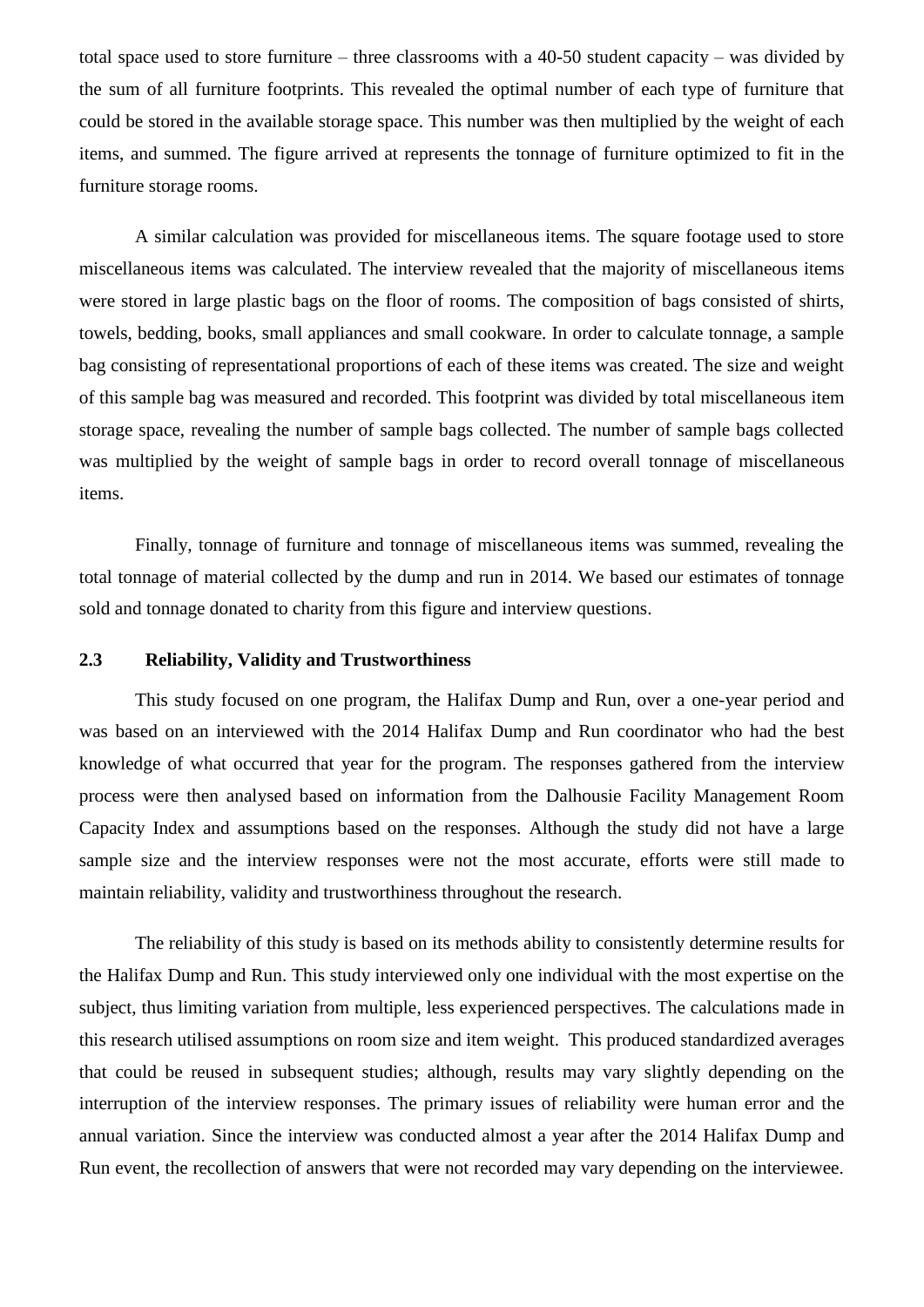Additionally the program has new coordinators and volunteers every year so detailing of the records and the effectiveness of the program will vary, reducing repeatability.

The efforts to insure validity began with the interview selection. Although multiple people involved with the program were contacted, the individual interviewed had been very active in the program and had the financial records for that year. This allowed for the results gathered from the interview to be the most valid.

To produce trustworthy results, dependability, credibility, and conformability were all taken into consideration. Throughout the evaluation, methods were based on the previous sustainability studies and all steps have been recorded and detailed to maintain dependability. For credibility the focus has been on the interviewee, who throughout the interview had the opportunity to explain answers and give perspective so the answers were not misconstrued. Conformability was maintained by carrying the confidence given in each interview answer over to the end results presented, for example, results calculated based on interview answers given in number of rooms were not presented as overly accurate**.** 

#### <span id="page-14-0"></span>**2.4 Limitations and Delimitations**

The limitations surrounding this research method primarily stemmed from contextual factors involved in the interview process.

First, due to the time frame in which the interview was conducted, necessary data had to be collected a year after Dump and Run event occurred. This impacted the recollection of the interviewee, limiting the confidence of their estimations. The interviewee would have been more likely to make improper estimations – either higher or lower than the reality – resulting in incorrect conclusions of this paper.

Second, assumptions used to calculate tonnage might have led to incorrect results. Since the interviewee could only estimate the amount of furniture collected through the number and capacity of rooms filled, it was up to the research team to conduct proper weight calculations. If the assortment of items was not a representational weight, or the square footage did not characterize an appropriate sample of items, then the resulting calculation of tonnage collected would not reflect reality of the Dump and Run.

The main delimitations for this research were the program selection and the year of focus. There are two programs at Dalhousie doing furniture recycling, the Halifax Dump and Run and the Dalhousie Surplus Materials Program. The Halifax Dump and Run is more student-focused and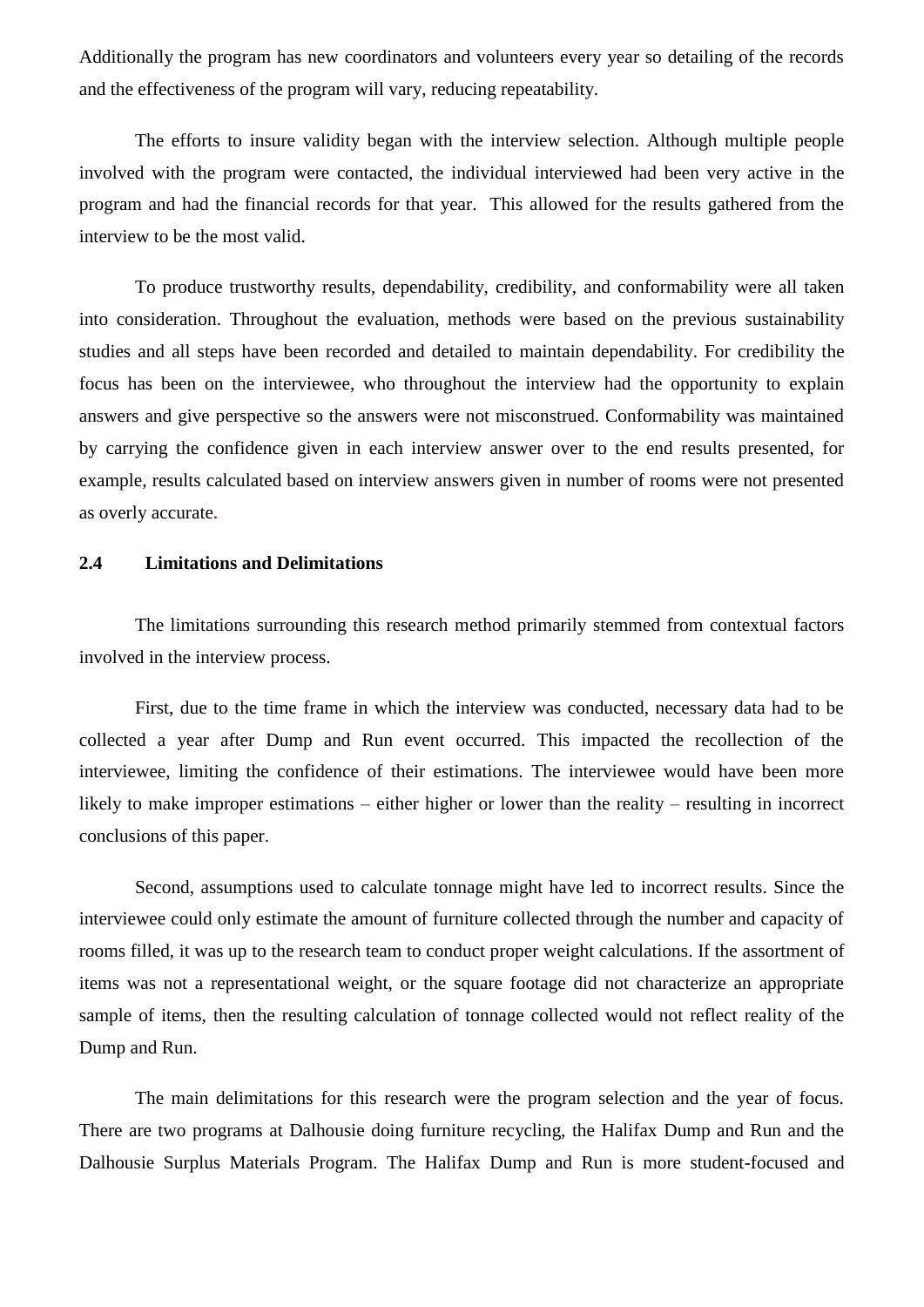socially oriented, making it a better fit for this are of interest. Furthermore, although this program has run for many years, only the 2014 year was analysed. This is because the chances of getting accurate data decreases with each consecutive year, as it relies on recollection of events further in the past. This would not have been the case if data from the Dump and Run was more readily recorded. The research focused only on the direct actives of the program, omitting the perspective of volunteers and participants. This was in order to best address the goals of the research, and avoid subjective possibly conflicting results.

#### <span id="page-15-0"></span>**3.0 RESULTS**

The key results of this study revealed approximate values for each of the 15 questions integral to supporting the hypothesis. The following section will objectively explore these results in order of environmental, social and economic criteria as seen in Table 1.

The initial questions for environmental criteria could not be answered by the interviewee. Instead tonnage figures were calculated from the number of rooms filled with furniture or miscellaneous items; composition of furniture or miscellaneous items and student capacity of rooms filled. These values allowed researchers to estimate the tonnage accepted by the Dump and Run for 2014, revealing the key finding of 9.9 tonnes of material accepted. Figures for the tonnage sold and the tonnage donated to charity were not recorded by the interviewee. The interviewee approximated the tonnage sold as three quarters of material collected, and tonnage donated as one quarter of material collected. This allowed the approximation of 7.42 tonnes and 2.45 tonnes of material sold and donated respectively. The tonnage thrown out was only 22.68 Kg while the tonnage recycled – consisting entirely of 16 tube TVs – equated to 0.87 tonnes. Distance driven by the collection truck was not recorded by the interviewee. Instead, gas expenditure and model of truck were used to calculate the 228.77 Km driven by the collection

#### Table 1: Criteria Results

| <b>Environmental</b><br>9.9 <sub>t</sub><br><b>Tonnage Accepted</b><br>7.42 t<br><b>Tonnage Sold</b><br>0.87t<br><b>Tonnage Recycled</b><br>22.68 Kg<br><b>Tonnage Thrown out</b><br>228.77 Km<br><b>Kilometers Driven for Collection</b><br>2.45 t<br><b>Tonnage Donated to Charity</b><br>Social<br>361 Individual<br><b>Donors</b><br>200 Individual<br><b>Students</b> | <b>Criteria</b> | <b>Results</b> |  |  |  |
|----------------------------------------------------------------------------------------------------------------------------------------------------------------------------------------------------------------------------------------------------------------------------------------------------------------------------------------------------------------------------|-----------------|----------------|--|--|--|
|                                                                                                                                                                                                                                                                                                                                                                            |                 |                |  |  |  |
|                                                                                                                                                                                                                                                                                                                                                                            |                 |                |  |  |  |
|                                                                                                                                                                                                                                                                                                                                                                            |                 |                |  |  |  |
|                                                                                                                                                                                                                                                                                                                                                                            |                 |                |  |  |  |
|                                                                                                                                                                                                                                                                                                                                                                            |                 |                |  |  |  |
|                                                                                                                                                                                                                                                                                                                                                                            |                 |                |  |  |  |
|                                                                                                                                                                                                                                                                                                                                                                            |                 |                |  |  |  |
|                                                                                                                                                                                                                                                                                                                                                                            |                 |                |  |  |  |
|                                                                                                                                                                                                                                                                                                                                                                            |                 |                |  |  |  |
|                                                                                                                                                                                                                                                                                                                                                                            |                 |                |  |  |  |
|                                                                                                                                                                                                                                                                                                                                                                            | <b>Buyers</b>   | 400 Individual |  |  |  |
| <b>Charitable Donations</b><br>2.452 t                                                                                                                                                                                                                                                                                                                                     |                 |                |  |  |  |
| 30 Days<br><b>Availabilty of Program</b>                                                                                                                                                                                                                                                                                                                                   |                 |                |  |  |  |
| <b>Social Media Evaluation*</b><br>(See table 2)                                                                                                                                                                                                                                                                                                                           |                 |                |  |  |  |
| <b>Educational Material*</b><br>0 opportunity                                                                                                                                                                                                                                                                                                                              |                 |                |  |  |  |
| 18 volunteers<br><b>Development of Human</b><br>Capabilities*                                                                                                                                                                                                                                                                                                              |                 |                |  |  |  |
| <b>Development of Student</b><br>15 volunteers<br>Capabilities*                                                                                                                                                                                                                                                                                                            |                 |                |  |  |  |
| <b>Economic</b>                                                                                                                                                                                                                                                                                                                                                            |                 |                |  |  |  |
| <b>All Costs of Running Dump and</b><br>\$2596.41<br>Run                                                                                                                                                                                                                                                                                                                   |                 |                |  |  |  |
| <b>Avoided alternative collection</b><br>\$1056.00<br>costs*                                                                                                                                                                                                                                                                                                               |                 |                |  |  |  |
| \$1576.50<br><b>Avoided alternative disposal</b><br>costs*                                                                                                                                                                                                                                                                                                                 |                 |                |  |  |  |
| <b>Amount Donated to charities</b><br>\$5830.00                                                                                                                                                                                                                                                                                                                            |                 |                |  |  |  |
| \$8442.00<br><b>Revenue</b>                                                                                                                                                                                                                                                                                                                                                |                 |                |  |  |  |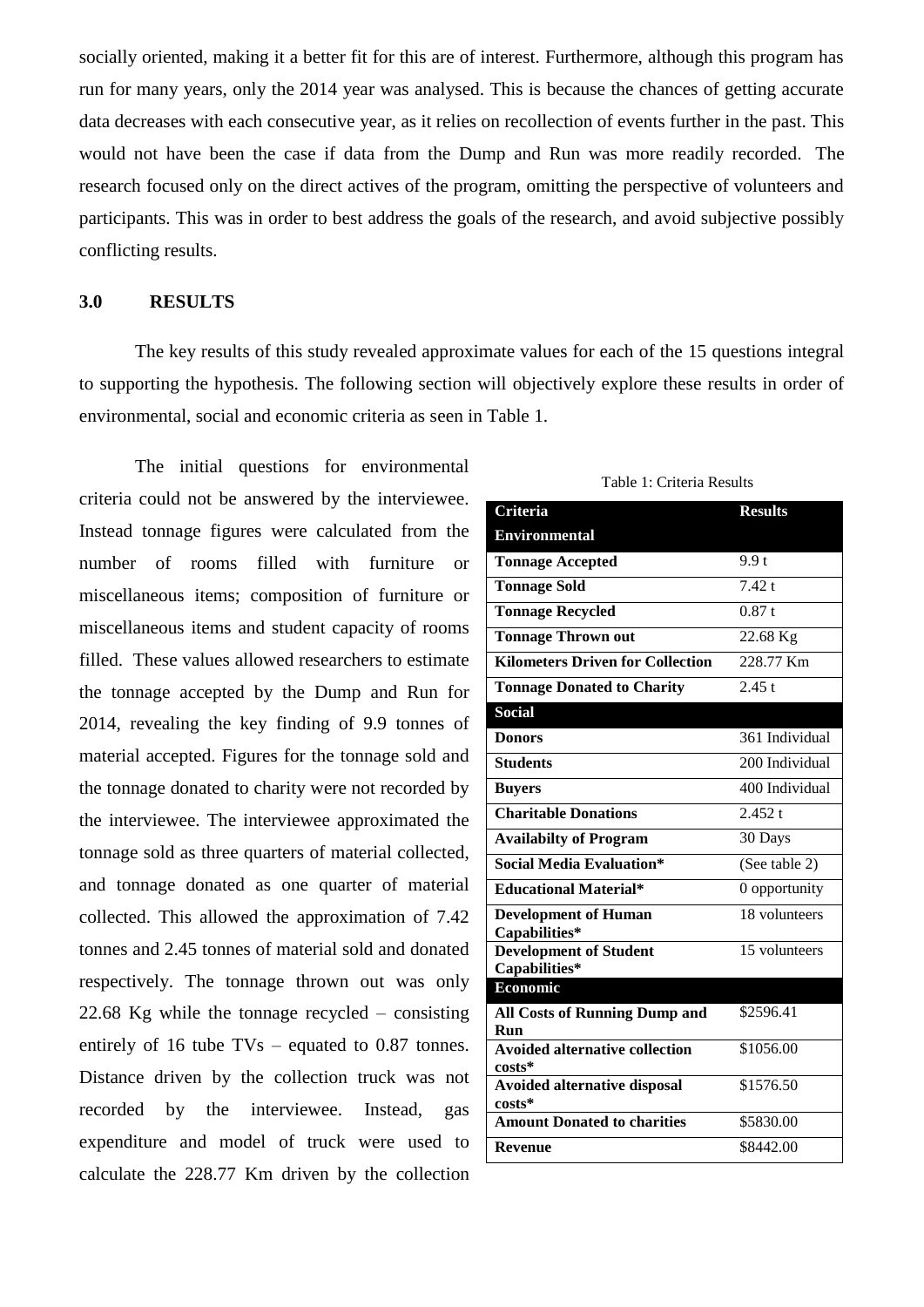truck.

The social criteria consisted of questions relating to the Dump and Run's impact on people and the community such as donors used, charitable donations, social media outreach and development of human capabilities. Information needed for this section was readily available to the interviewee. Key results included 361 people donating to the Dump and Run; approximately 400 buyers at the event and involved 18 volunteers, 15 of which were student volunteers. Social media results are found in Table 2.

The social media evaluation revealed a combined Facebook and Twitter Klout score of 20.

Additionally, 275 people "like" the Facebook page and 284 people indicated their attendance to the 2014 Dump and Run digitally over Facebook. There were no forms of educational material at the event. The social criteria excluded financial impacts of the Dump and Run, as these would be included in the following economic criteria.

| Table 2: Social Media Results                  |               |  |
|------------------------------------------------|---------------|--|
| Metric                                         | <b>Result</b> |  |
| <b>Klout Score</b>                             | 20            |  |
| <b>Facebook Page Likes</b>                     | 257           |  |
| Number of Facebook RSVPS for 2014 Dump and Run | 284           |  |
| <b>Tweets</b>                                  | 72            |  |
| <b>Twitter Followers</b>                       | 93            |  |

The economic criteria of this research project included operational costs as well as costs to the city and community. Operational costs and revenues were recorded by the Dump and Run, making them readily available to the interviewee. It cost \$2596.41 to operate the 2014 Dump and Run where \$8442.00 revenue was collected, resulting in \$5830.00 donated to charities. The waste diversion costs saved by the Dump and Run for the city totalled \$1576.50 in disposal costs and an additional \$1056.00 in collection costs.

#### <span id="page-16-0"></span>**4.0 DISCUSSION**

#### <span id="page-16-1"></span>**4.1 Summary of Research Question and Purpose**

The main objective of this study was to gain insight into what is being done by Dalhousie University to address the problem of potentially usable furniture being sent to landfills as waste. It was found that the problem of furniture waste on campus stems from the seasonal and intermittent living arrangements of university students. The seasonality of student life creates a situation in which a large amount of usable furniture is no longer needed, leaving students to dispose of furniture in a quick and easy manner. Disposal methods commonly include trying to sell items on websites such as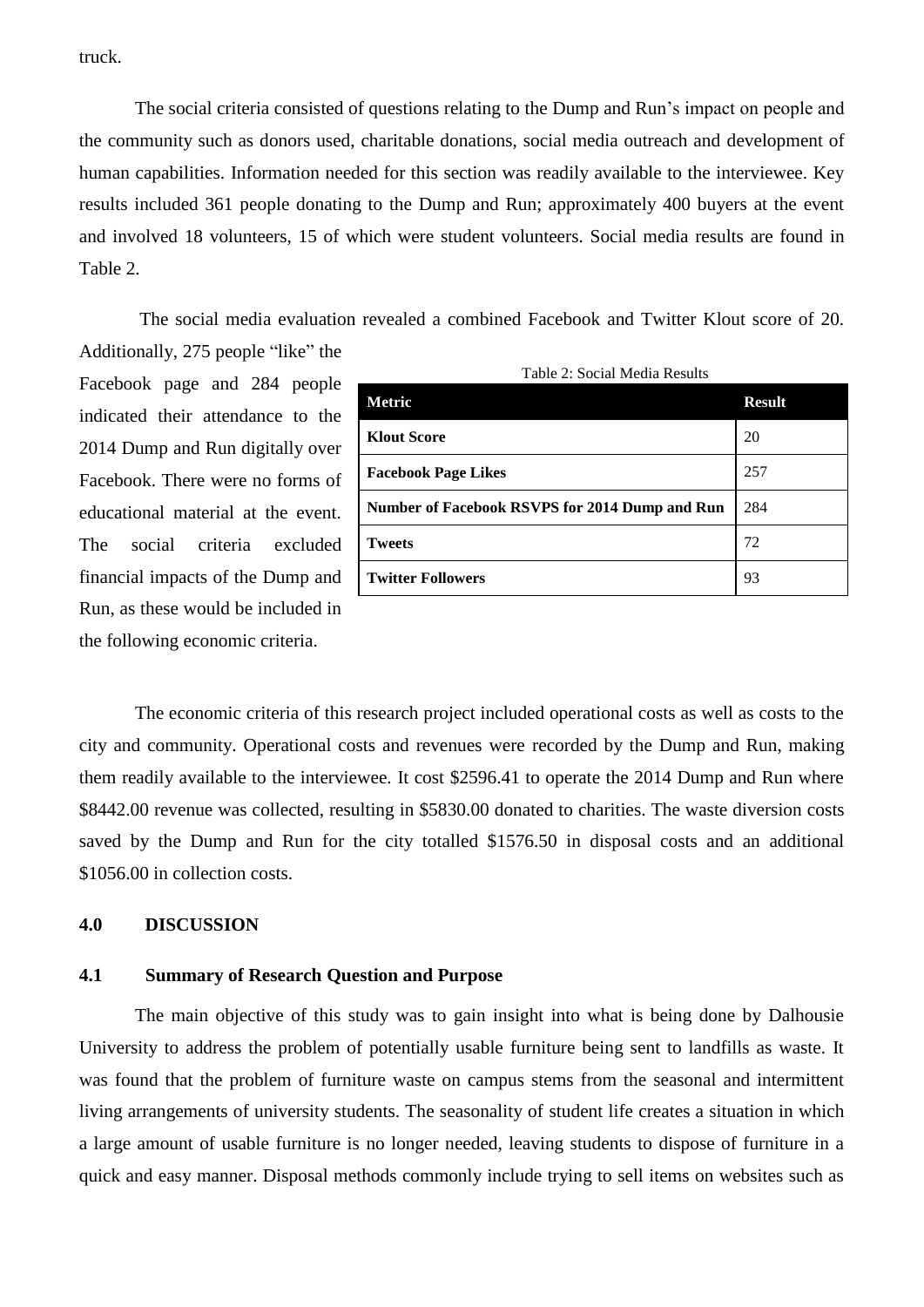Kijiji Craigslist, or leaving items on the curb to be picked up and disposed of as bulk waste, ultimately ending up in landfills. Having identified this as an issue, the purpose of this study was to evaluate the effectiveness of current furniture recycling programs in place at Dalhousie, namely the Halifax Dump and Run Program. As mentioned in previous sections, although Dalhousie has two main programs in place to facilitate furniture recycling, it was of the researcher's opinions that the Dump and Run was more relevant and amenable to evaluation. This was due to its larger presence on campus; its greater accessibility to students and the public; and its perceived potential for substantial improvements. The Dump and Run was analysed and evaluated in terms of its effectiveness in promoting sustainability. This was based on criteria stemming from the three pillars of sustainability – environmental, economic, and social indicators – and recommendations based on the results that were analysed. The final purpose of this study was to offer constructive recommendations on how the Dump and Run Program could be improved, and what steps could be taken to increase its impact and future success.

#### <span id="page-17-0"></span>**4.2 Significant Findings**

Upon completion of the Halifax Dump and Run analysis, several significant findings arose. This study found that the 2014 Dump and Run program was successful in diverting usable material and furniture from landfills. It was found that by the end of the 2014 program, approximately 25kg of material was wasted to the landfill. Nevertheless, nearly 9 tonnes of material was diverted from local landfills. Additionally, it was found that approximately 2.45 tonnes of material and \$5830.00 was donated to various charities. These findings are especially significant given that this is only a one-day, annual event with minimal social media presence. Furthermore, given that in 2014 the Dump and Run program only had a total of 18 volunteers, the tonnage of material the program successfully diverted is impressive to the research team.

#### <span id="page-17-1"></span>**4.3 Consideration of the findings in light of existing research studies**

When considering the findings of this study, in light of the larger body of work surrounding University furniture recycling programs, it is clear that the Dump and Run could improve in some areas. Overall, given its current resources, it has been relatively successful in diverting materials from landfills by facilitating the recycling and reuse of items. In general, based on of the significant body of background research conducted for this study, other Universities with furniture reuse and recycling programs differ from the Dump and Run in a few notable ways. Specifically, other Universities such as the University of Ottawa or University of Minnesota, operate their furniture recycling programs year round through of a central storage facility. The Dump and Run is held out of Studley Gym on Dalhousie Campus which is rented out for the one-day event. Compared to other Universities the Dump and Run Program does not possess or have access to a permanent storage facility which limits its ability to operate year round. Additionally, many of the other universities utilize online platforms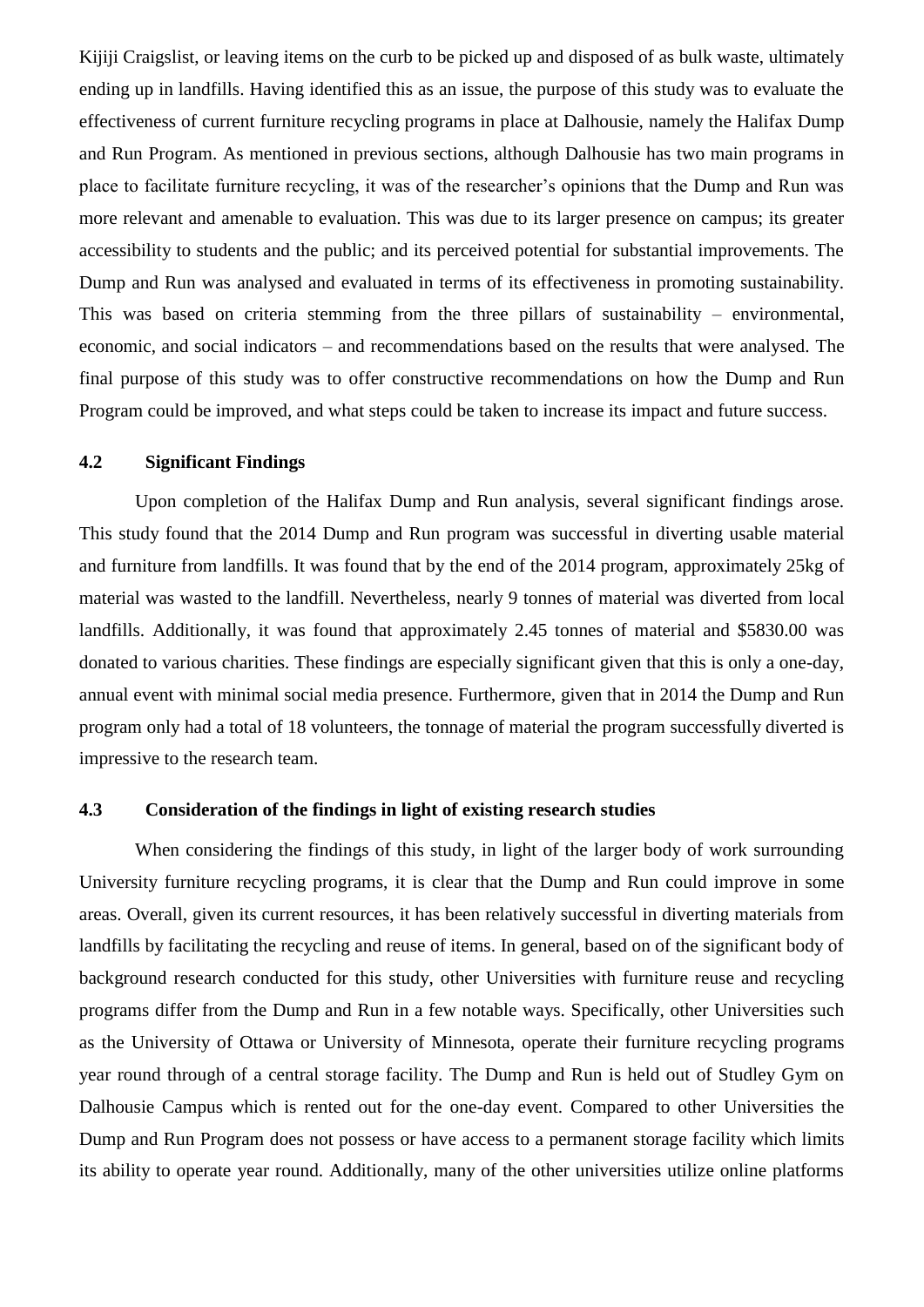which allow students, and in some case the public, to digitally view and evaluate items that are currently available for purchase. Given that the Dump and Run is only held once a year, and subsequently does not have a permanent storage facility, the program lacks any sort of online platform where sale items can be displayed. In essence, the Dump and Run is held in the style of a large garage sale, as opposed to a permanent service on Campus, with no online means to facilitate a transaction.

In terms of tonnage diverted, it is difficult to compare other furniture recycling programs to the Dump and Run. This is due to the large diversity in program sizes, models, funds, etc. However, it is worth noting that in 2011 the University of Ottawa conducted an internal assessment of its furniture reuse and recycling program, concluding that nearly 88.5 tonnes of material was diverted (Morin, 2011). Although this figure cannot be directly compared to the Dump and Run, it suggests that other programs and models, if implemented, have the potential to divert significantly more materials than is currently being diverted by the Dump and Run. It must be noted that the success of implementing such a program would be dependent on funding and support.

Finally, in light of research surrounding university furniture recycling programs, it appears that the Dump and Run does not have a system of internal evaluation to allow for continual program assessment. As evidenced by the cases presented in the background section, internal program evaluation is an essential component for identifying where improvements can be made. Internal assessment also allows for quantification of impacts the program has in terms of sustainability benefits. In essence, the research provided in this report filled a gap in terms of program analysis and evaluation for the Dump and Run and was thus able to provide recommendations for how the program can be improved.

#### <span id="page-18-0"></span>**4.4 Implications of Research**

This study has shown that the Halifax Dump and Run Program is a positive event that effectively diverts reusable materials from landfills. Through an in-depth analysis, this study has provided a clear set of recommendations for how the Dump and Run can be improved and made even more effective and impactful. The Dump and Run Program is valuable to the Dalhousie campus community as well as to the larger surrounding community as it not only provides people with low cost furniture and materials but donates funds to various charitable organizations as well. This program has the potential to be even more effective if the recommendation we have outlined (see below) are taken into consideration and could position Dalhousie and the Dump and Run as leaders in materials recycling, waste diversion, and community building.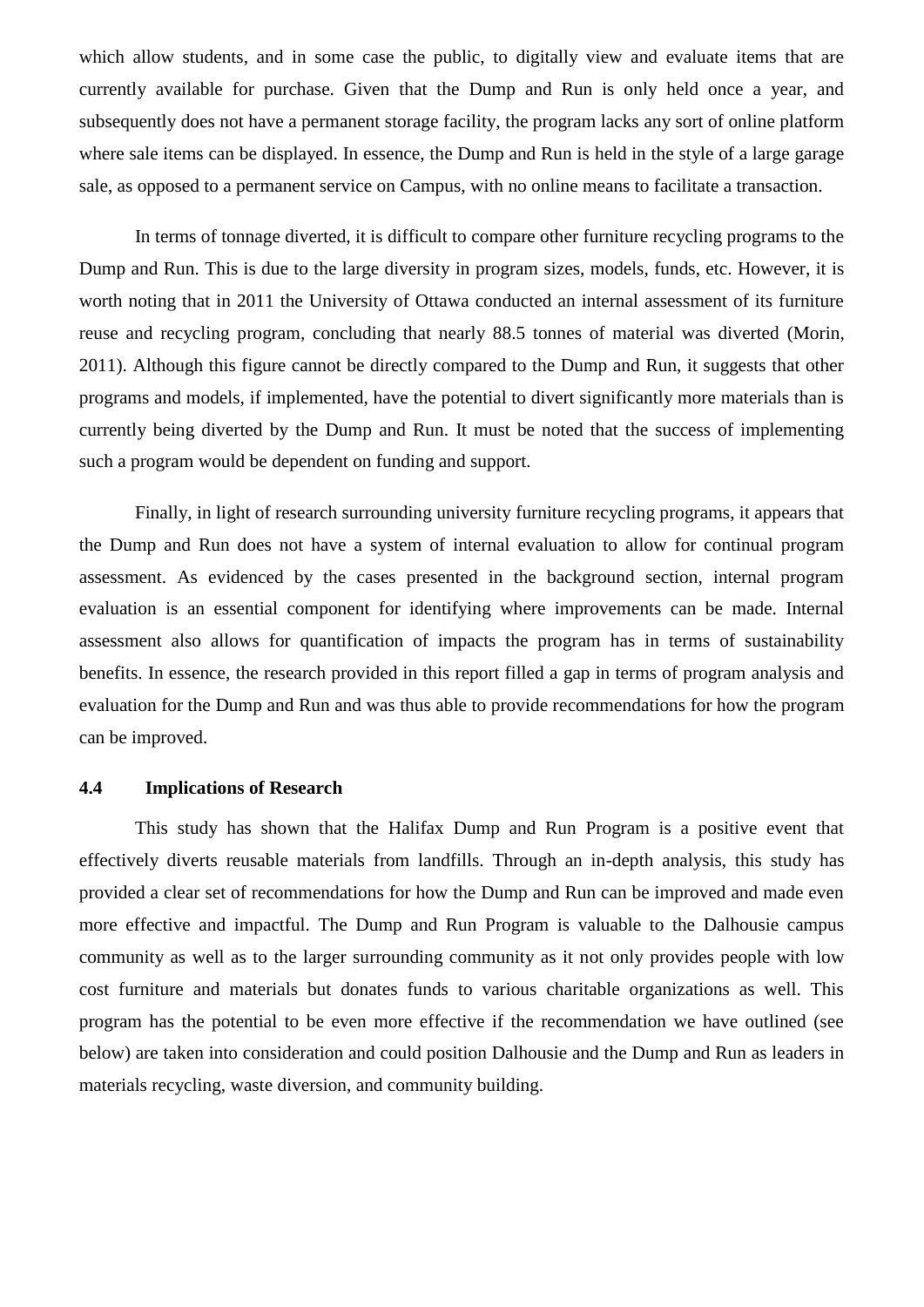#### <span id="page-19-0"></span>**5.0 RECCOMENDATIONS AND CONCLUSION**

#### <span id="page-19-1"></span>**5.1 Recommendations**

Through researching what other universities currently offer for furniture recycling programs and completing an analysis for Dalhousie's current practices, the researchers came up with three recommendations for Halifax Dump and Run program: 1) increase monitoring and evaluation, 2) grow the Dump and Run's social media presence, and 3) increase the availability of the program.

After interviewing the program coordinator it became evident that there was a not a focus on monitoring what surplus material came in and out of the Dump and Run. As seen in the results and methods sections assumptions were made to calculate tonnage values. As a result the validity and reliability of the data extracted from the interview is low. Therefore, the first recommendation is for increased monitoring and evaluation of the Dump and Run. Increased monitoring and evaluation would play a key role in the growth and continued success of the Dump and Run. With better qualitative data on the furniture and materials moving through the event, the Dump and Run could more accurately assess their sustainability benefits. Internal monitoring would allow for the recording of clear numbers around how much tonnage of furniture is being diverted, and how much money is saved. These figures could be used in proposals and requests for more funding and resources. Before the Dump and Run can make claims about the beneficial impacts of the event, it needs to measure exactly how much impact it is having through increased monitoring and evaluating.

The second recommendation is to increase the Dump and Run's social media presence. This includes increased engagement through social media, such as Twitter and Facebook, and getting greater coverage in Dalhousie's news outlets such as the weekly newsletter emails. The poor Klout score received by the Dump and Run suggests that the Dump and Run could use social media to spread awareness about the event, and about the positive impact they are having. The Dump and Run could utilize social media to ensure students are more informed about the negative impacts of throwing out furniture and reusable materials, and make them aware that there is a simple alternative.

The third recommendation for the Dump and Run is for them to increase the duration of their services. Currently the event is only held once a year in the month of May. When the winter semester ends in April, students start to move back home or move away for various reasons. Therefore, a lot of students are not able to attend the event. Previous Dump and Runs have proved that there is a market for gently used furniture in Halifax. By offering the program more times throughout the year the Dump and Run could test if adding times for ideal for students could grow the amount of donations being made and people attending the event. Increasing the amount of times it is offered is the next step in growing the impact of event and the amount of furniture diverted from landfills. Additionally it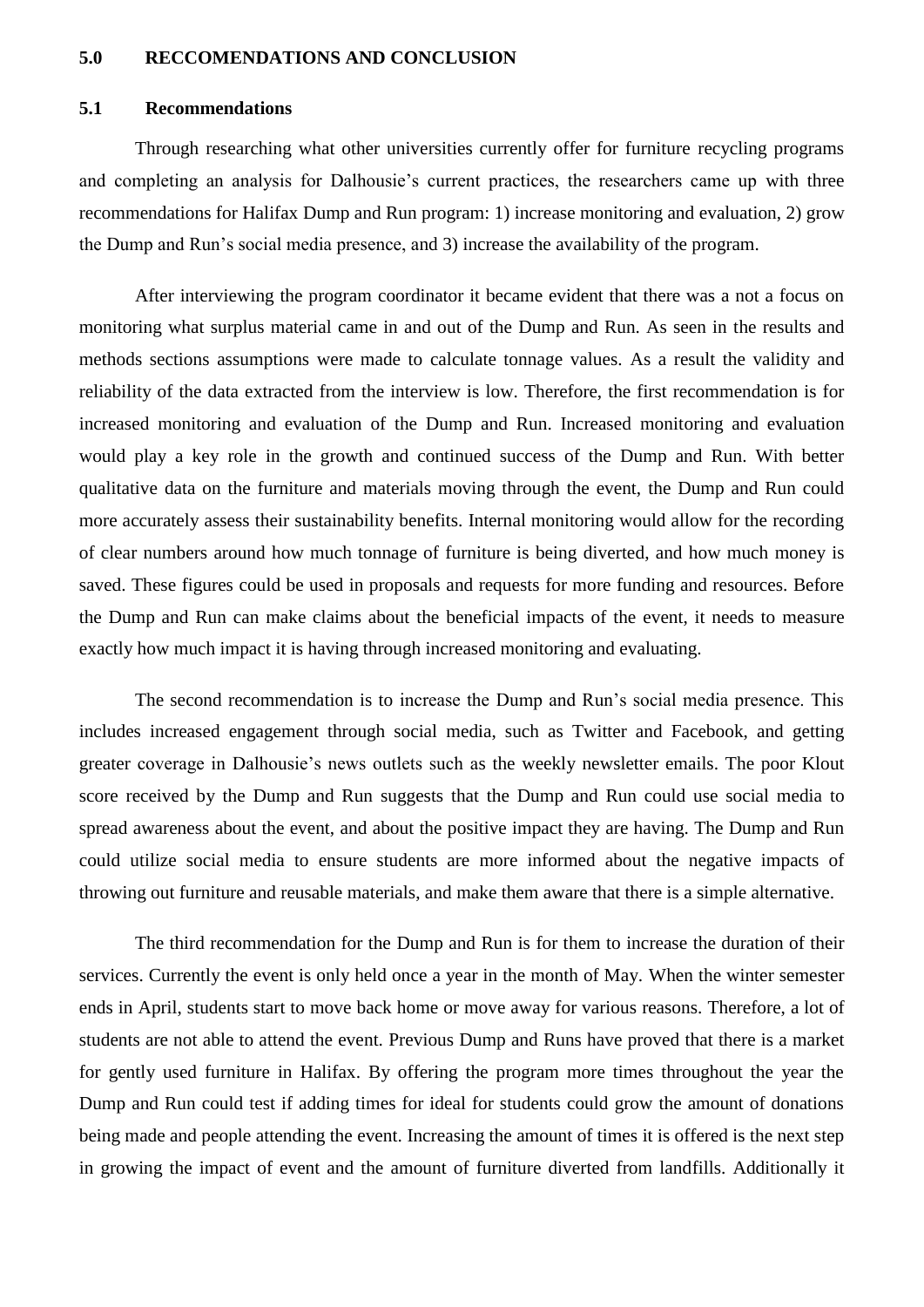would help progress towards the scale of some of the larger programs seen at other universities that operate year round.

Fourth, future work that could be done with regard to the Halifax Dump and Run would be to conduct an economic cost benefit analysis of the event if organizers paid for a storage space near campus. When reviewing similar furniture recycling programs at other universities, a common denominator was a large space to store the furniture. Currently the program temporarily stores furniture in the Studley Gym for the short amount of time between pickup dates and the actual event. An economics analysis could look at the financial viability of the program if they paid for a storage space on campus.

#### <span id="page-20-0"></span>**5.2 Conclusion**

From starting with a desire to understand the furniture landscape in Halifax, to analysing the Dump and Run, the researchers were able gain greater understanding of Halifax's dynamic furniture market. Analysing the Halifax Dump and Run provided insight into furniture recycling in Halifax and has demonstrated that the program is running successfully and is having a net positive impact on sustainability. It has also shown there is a market for used furniture in Halifax and re-emphasized the importance of proper monitoring and evaluation for these types of events. It is hoped that this information will provide a strong enough message to re-evaluate the resources invested in the Dump and Run, and consider expanding its services. The research group also learnt a valuable lesson with respect to unwanted furniture, summed up in the quote below:

<span id="page-20-1"></span>*"Don't be shelve-ish with your furniture, be chair-a-table"*

*-The Research Team*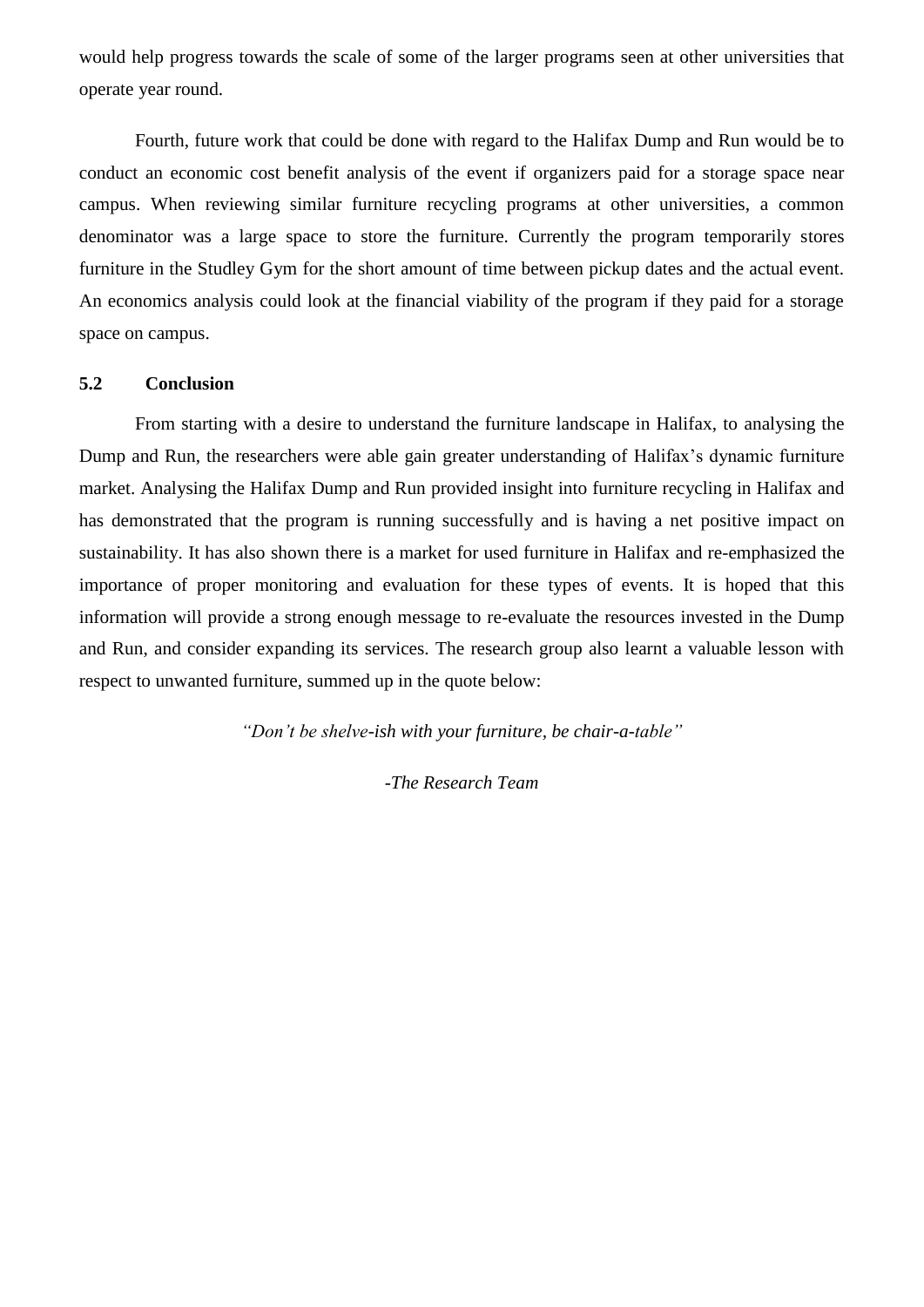#### **REFERENCES**

CBCL Limitied, & HMJ Limited. (2011). Waste Audit Services Project: Final Summary Report.

- Dalhousie University. (n.d.a). Procurement Surplus Materials. Retrieved from http://www.dal.ca/dept/procurement/surplus-materials.html
- Dalhousie University. (n.d.b). Procurement Purchase Instructions. Retrieved from http://www.dal.ca/dept/procurement/surplus-materials/purchase-instructions.html
- Dalhousie University. (n.d.c.). Procurement Bid Terms and Conditions. Retrieved from http://www.dal.ca/dept/procurement/surplus-materials/bid-terms-and-conditions.html
- Dalhousie University. (n.d.d.). Procurement Current Items. Retrieved from http://www.dal.ca/dept/procurement/surplus-materials/current-items.html
- Dalhousie University. (n.d.e.). Surplus Bid Form. Retrieved from http://www.dal.ca/content/dam/dalhousie/pdf/procurement/Surplus/Bid\_Form.pdf
- Dalhousie University. (n.d.f.). Dal At A Glance. Retrieved from http://www.dal.ca/about-dal/dal-at-aglance.html
- Dalhousie University. (2013). Disposal of Surplus Equipment. Purchasing Policies. Retrieved from http://www.dal.ca/content/dam/dalhousie/pdf/university\_secretariat/policyrepository/SurplusDisposalPolicy\_Mar.1%2c%202013.pdf
- Dalhousie University. (2014, May 1). Community comes together for Dump and Run 2014. Facilities Management. Retrieved on February 17, 2015 from http://www.dal.ca/dept/facilities/newsevents/current-notices/2014/05/01/community\_comes\_together\_for\_dump\_and\_run\_2014.html
- Environmental Protection Agency. (n.d). Sustainability Primer. Retrieved from http://epa.gov/ncer/rfa/forms/sustainability\_primer\_v7.pdf.
- Facebook. (2015). University of Minnesota Reuse Program. Retrieved from https://www.facebook.com/UMNReuse/timeline
- Facilities Management. (1997). Area allocations per station for various classroom types and capacities. Dalhousie University. Retrieved from http://fm.dal.ca/dofmapen.html#classroom
- Halifax Dump and Run. (2013a). What is the Halifax Dump and Run? Retrieved from http://halifaxdumpandrun.webs.com/whatishfxdumpandrun.htm
- Halifax Dump and Run. (2013b). How you can help: Item donation. Retrieved from http://halifaxdumpandrun.webs.com/donatetothedumprun.htm

Morin, B. (2011). Furniture recycling Program: Assessment 2011. Ottawa: UOttawa. Retrieved from http://sustainable.uottawa.ca/uploads/editor/file/Annual%20Report%202014\_EN.pdf

Reuse-it! UBC. (n.d.a.). About Us. Retrieved from http://www.reuseitubc.ca/?content=about.us

Reuse-It! UBC. (n.d.b.). FAQ. Retrieved from

http://www.reuseitubc.ca/?content=article.view&article\_id=126;article\_group\_id=2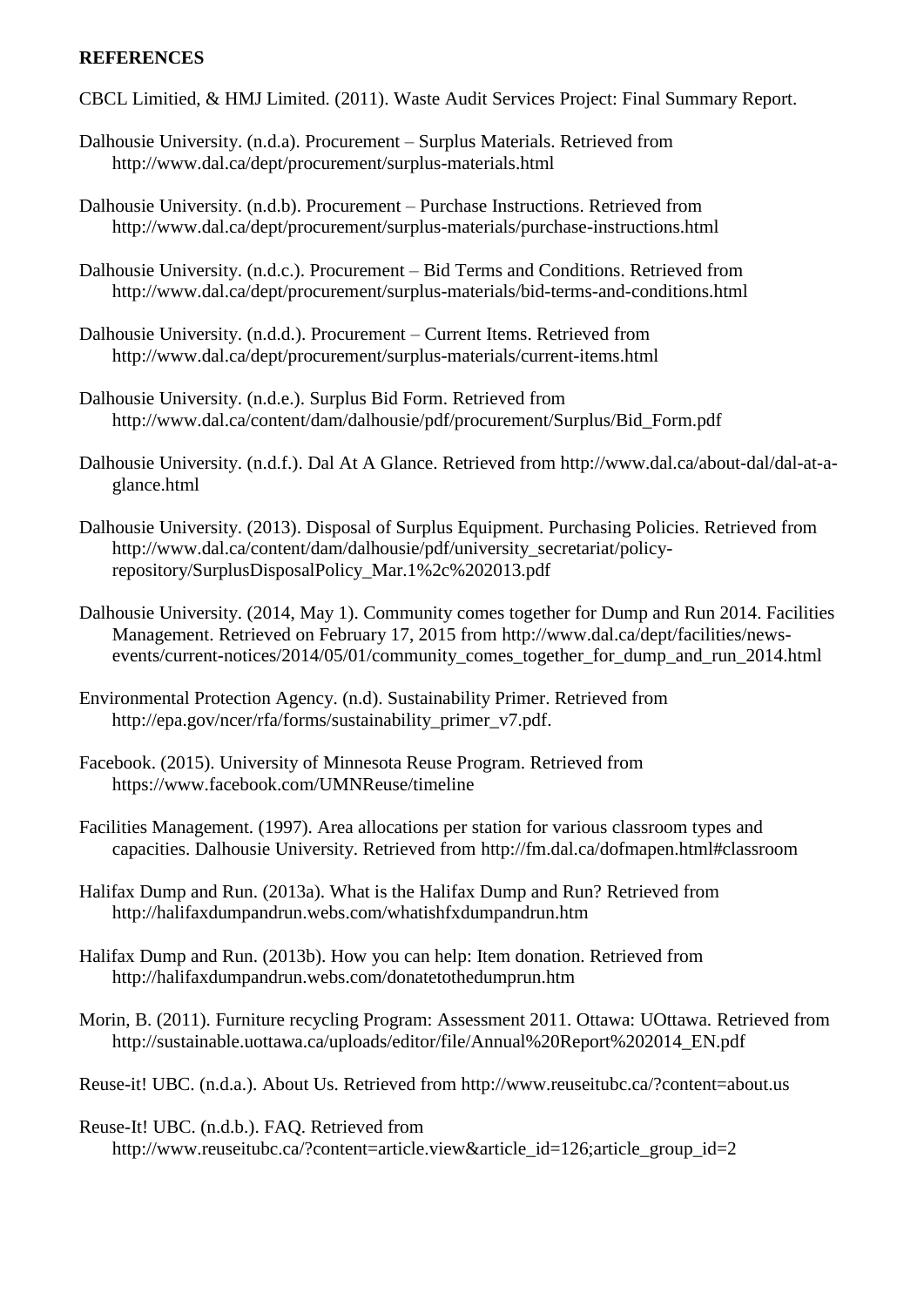iWasteNot Systems. (n.d.). What we do. Retrieved from http://iwastenotsystems.com

- Simon Fraser University. (2014). Materials and reuse & recycling. Retrieved February 10, 2015, from http://www.sfu.ca/fs/Green-Services/Materials/Furnishings.html
- University of Minnesota. (2014a). ReUse Program. Retrieved from http://www.facm.umn.edu/about/central-services/reuse/index.htm
- University of Minnesota. (2014b). Sales Policies and Procedures. Retrieved from http://www.facm.umn.edu/about/central-services/reuse/policies/index.htm
- University of Minnesota Virtual Warehouse. (n.d.). Homepage. Retrieved from http://www.mnexchange.org/UMNReUse/?content=home#TabHome
- Walker, S., Coleman, R., Wilson, J., Monnett, A., & Harley, G. (2004). The Nova Scotia GPI solid waste-resource accounts. *Measuring Sustainable Development*. Retrieved April 10, 2015, from http://www.gpiatlantic.org/pdf/solidwaste/solidwaste.pdf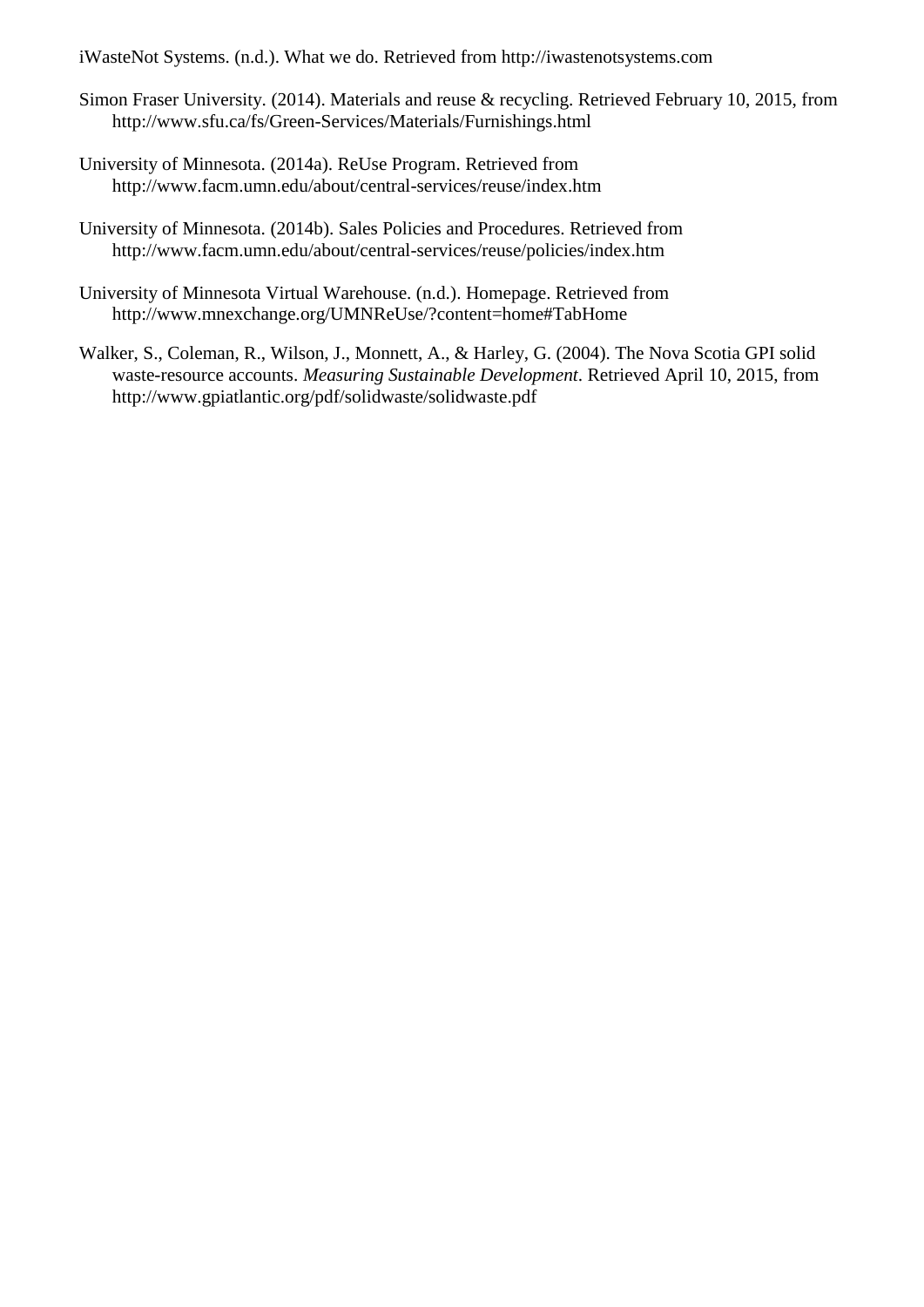## <span id="page-23-0"></span>APPENDIX A – DRAFT EMAIL TO BE SENT TO PROGRAM **MANAGERS**

 $Dear \_\_\$ 

I am student at Dalhousie University doing a study on furniture recycling programs for the course "Campus as a Living Laboratory". Our group is interested in interviewing you to discuss (program name) and your experiences in managing the program. The interview can be timed to best suit your schedule and should take no longer then 30 minutes, but would need to be conducted by March 13<sup>th</sup>. If you would like to know more about the interview or our project we can be reached at this email. Additional information about the course can be obtained by contacting our professor, Tarah Wright at: tarah.wright@dal.ca or from the course description at: http://registrar.dal.ca/calendar/class.php?subj=ENVS&num=3502.

If you would be interested in participating in our study please reply and provide the information for your preferred method of contact along with what times and days work best for you.

Thank you for your time,

 $\overline{\phantom{a}}$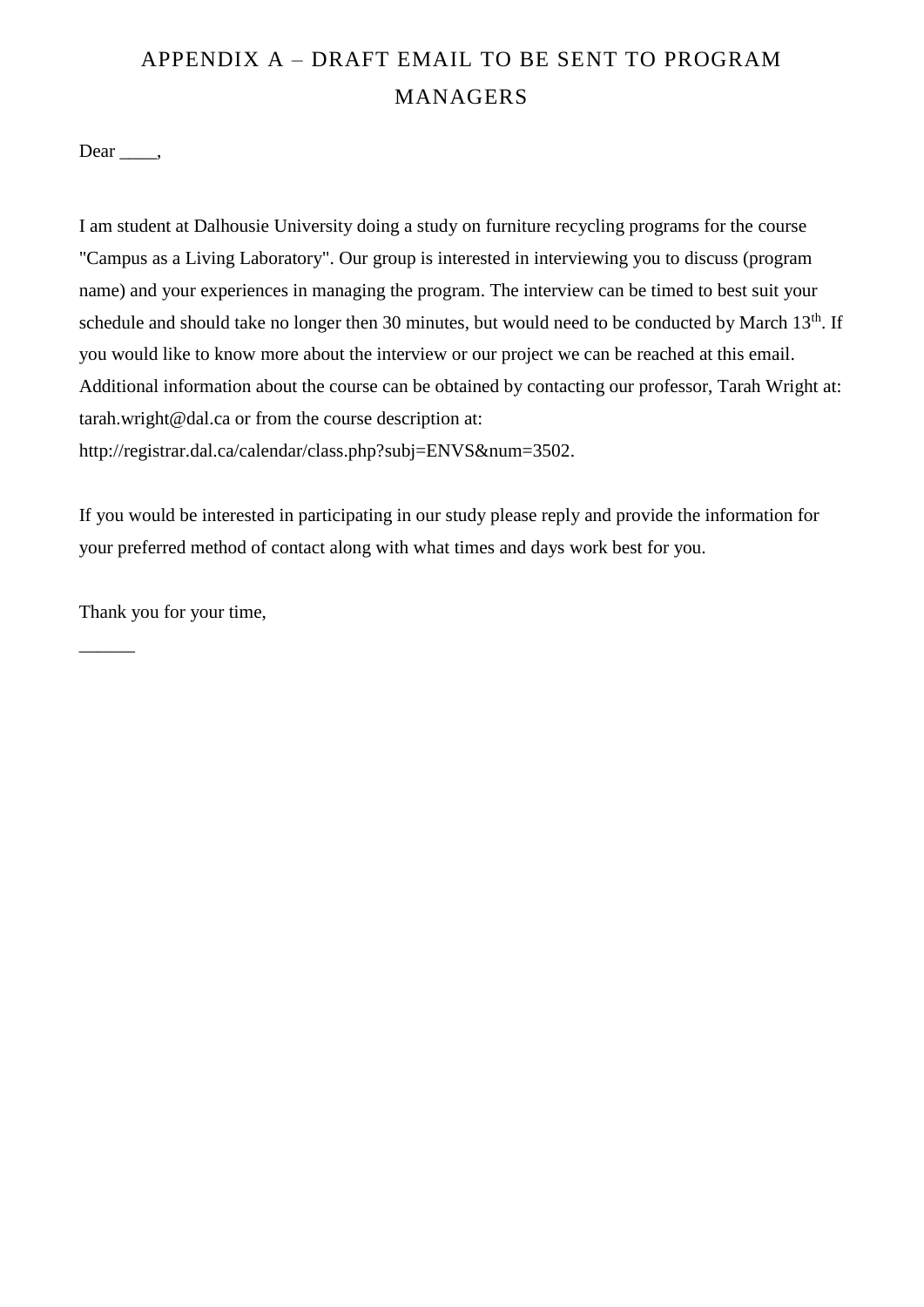### APPENDIX B – INTERVIEW QUESTIONS

#### <span id="page-24-0"></span>**Environment**

How many tonnes of material did the Dump and Run accept in 2014?

How many tonnes of material did the Dump and Run sell in 2014?

How many tonnes of material did the Dump and Run recycle in 2014?

How many tonnes of material did the Dump and Run throw away in 2014?

How much was spent on gas for trucks in 2014? What model of trucks did you use?

#### **Social**

How many individuals donate to the dump and run in 2014, whether on campus or not on campus?

How many students use the service in your year?

How many individuals purchase items from the Dump and Run in 2014?

How many items are donated to charitable organizations following the end of the Dump and Run season, in 2014?

How many months does the Dump and Run operate, either selling or collecting items?

How many sources of educational material does the Dump and Run provide regarding the environmental/sociological issues related to waste disposal?

How many people volunteered for the Dump and Run last season? How many of these volunteers are students?

#### **Economic**

In dollars, how much did the Dump and Run spend in 2014?

In dollars, how much money did the Dump and Run donate to charities in 2014, not including the value of items donated?

How much revenue was generated by the Dump and Run in 2014?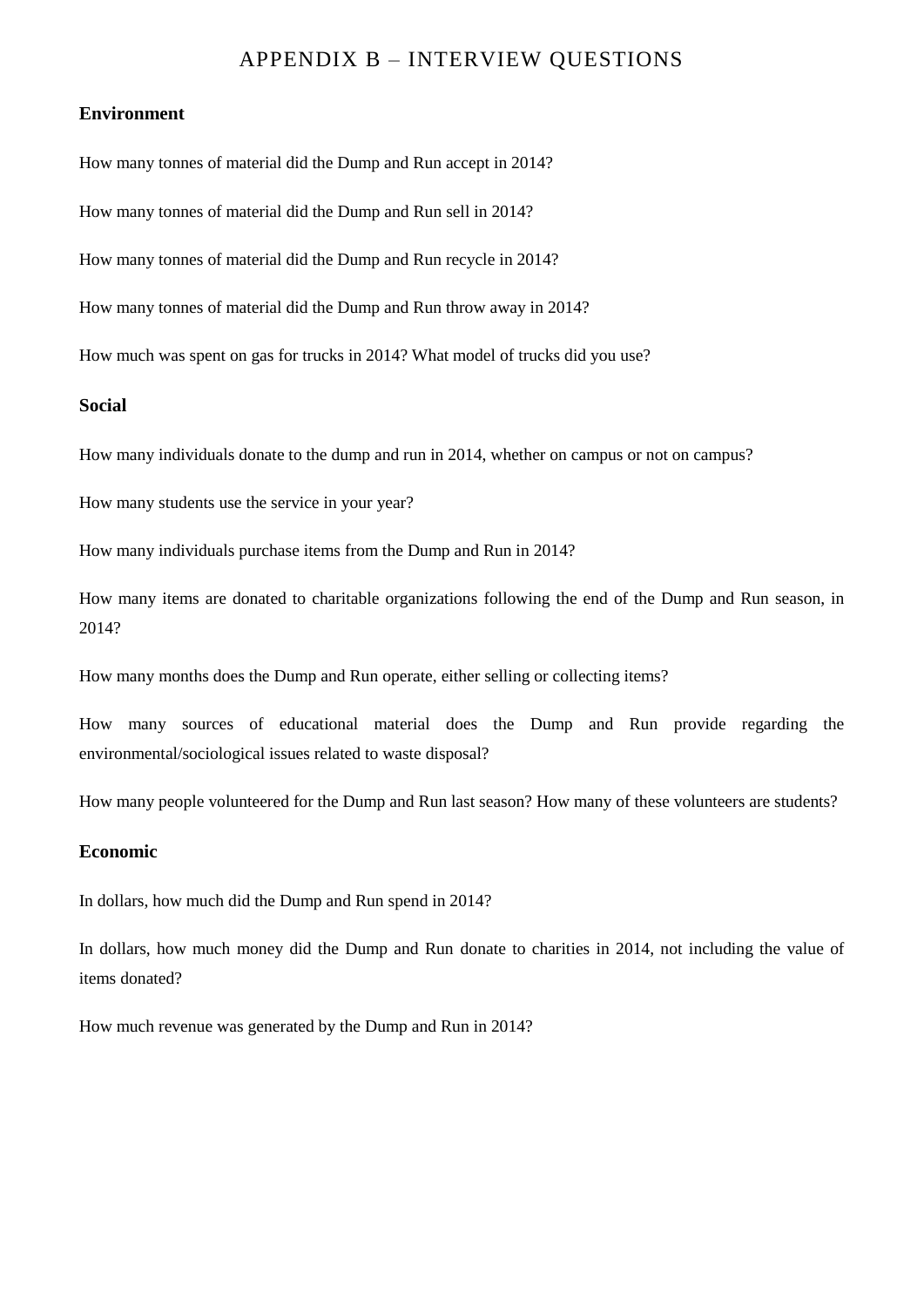## APPENDIX C – TONNAGE CALCULATIONS

#### <span id="page-25-0"></span>**Tonnage of Furniture**

Loose table classroom: 20.45 ft<sup>2</sup>/student Classroom (45 students): 20.45 ft<sup>2</sup> x 45 = 920.25 ft<sup>2</sup> [this could be a 40'x23' classroom, sound realistic?] Classrooms (Furniture):  $920.25 \text{ ft}^2 \text{ x } 3 = 2760.75 \text{ ft}^2$ Classroom if stacked 5' high (Furniture):  $2760.75$  ft<sup>2</sup> x 5 ft. = 13803.75 ft<sup>3</sup>

#### **Computer chair:** <http://www.ikea.com/ca/en/catalog/products/30212487/>

Depth: Depth: 2.08' Width: 1.96' Height: 2.91' Weight: 14Kg 2.08' x 1.96' = 4 ft<sup>2</sup>  $14kg \times 41 = 574 Kg$ 2.08' x 1.96' x 2.91' = 12 ft<sup>3</sup>  $14Kg \times 105 = 1470 Kg$ 

**Bedframe:** <http://www.ikea.com/ca/en/catalog/products/S79931160/> Length: 6.5' Width: 4.9' Height: 1.25': Weight 39.9Kg. 6.5' x 4.9' = 31.85 ft<sup>2</sup>  $39.9$ Kg x 41 = 1635.9 Kg 6.5' x 4.9' x 1.25' = 39.8 ft<sup>3</sup> 39.9Kg x  $105 = 4189.5$  Kg

**60-inch Desk:** <http://www.amazon.com/Boss-60-Inch-Width-30-Inch-Cherry/dp/B002FL3MHK> Product Dimensions: Height: 2.5' Length: 5' Width: 2.4' inches 52.6Kg.  $2.4'$  x 5' = 12 ft<sup>2</sup>  $52.6$ Kg x 41 = 2156.6 Kg  $2.5'x5'x2.4' = 30$  ft<sup>3</sup> 52.6Kg x  $105 = 5523$ Kg

**Love Seat:** <http://www.ikea.com/us/en/catalog/products/10261638/> Product dimensions: Depth: 2.75' Height: 2.58' Width: 4.83' Weight: 50.8Kg  $2.58'$  x 4.83' = 12.46 ft<sup>2</sup> 50.8Kg  $x 41 = 2082.8$  Kg  $2.75'$ x  $2.58'$  x  $4.83'$  = 34.3 ft<sup>3</sup> 50.8Kg  $x 105 = 5334$  Kg

**Student desk:** <http://www.ikea.com/us/en/catalog/products/40244850/> Product Dimensions: Length: 3.9' Width: 1.6' Height: 2.4' Weight 24.9Kg  $3.9'$  x  $1.6' = 6.24$  ft<sup>2</sup>  $24.9$ Kg x 41 = 1020 Kg  $3.9'x1.6'x22.4' = 15$  ft<sup>3</sup>  $24.9$ Kg x  $105 = 2583$  Kg

#### **Equal amount of each furniture type:**

Total room space / Sum of furniture footprint  $=$  Average number of items 2760.75 ft<sup>2</sup> / (4 ft<sup>2</sup> + 31.85 ft<sup>2</sup> + 12 ft<sup>2</sup> + 12.46 ft<sup>2</sup> + 6.24 ft<sup>2</sup>) = 41 pieces of furniture Total room volume (if stacked)/Sum of furniture volume  $=$  Average number of items  $13803.75 \text{ ft}^3 / (12 \text{ ft}^3 + 39.8 \text{ ft}^3 + 30 \text{ ft}^3 + 34.3 \text{ ft}^3 + 15 \text{ ft}^3) = 105 \text{ items}$ 

## **Total furniture Tonnage:**

574 Kg + 1635.9 Kg + 2156.6 Kg + 2082.8 Kg + 1020.9 Kg = 7470 Kg (7.47 Metric Tonnes) **Total furniture Tonnage (stacked):** 1470 Kg + 4189.5 Kg + 5523 Kg +5334 Kg +2583 Kg = 19099.5 Kg (19.099 Metric Tonnes)

**Tonnage of Miscellaneous Items** Classrooms (Misc Items):  $920.25 \text{ ft}^2 \times 2 = 1840.5 \text{ ft}^2$